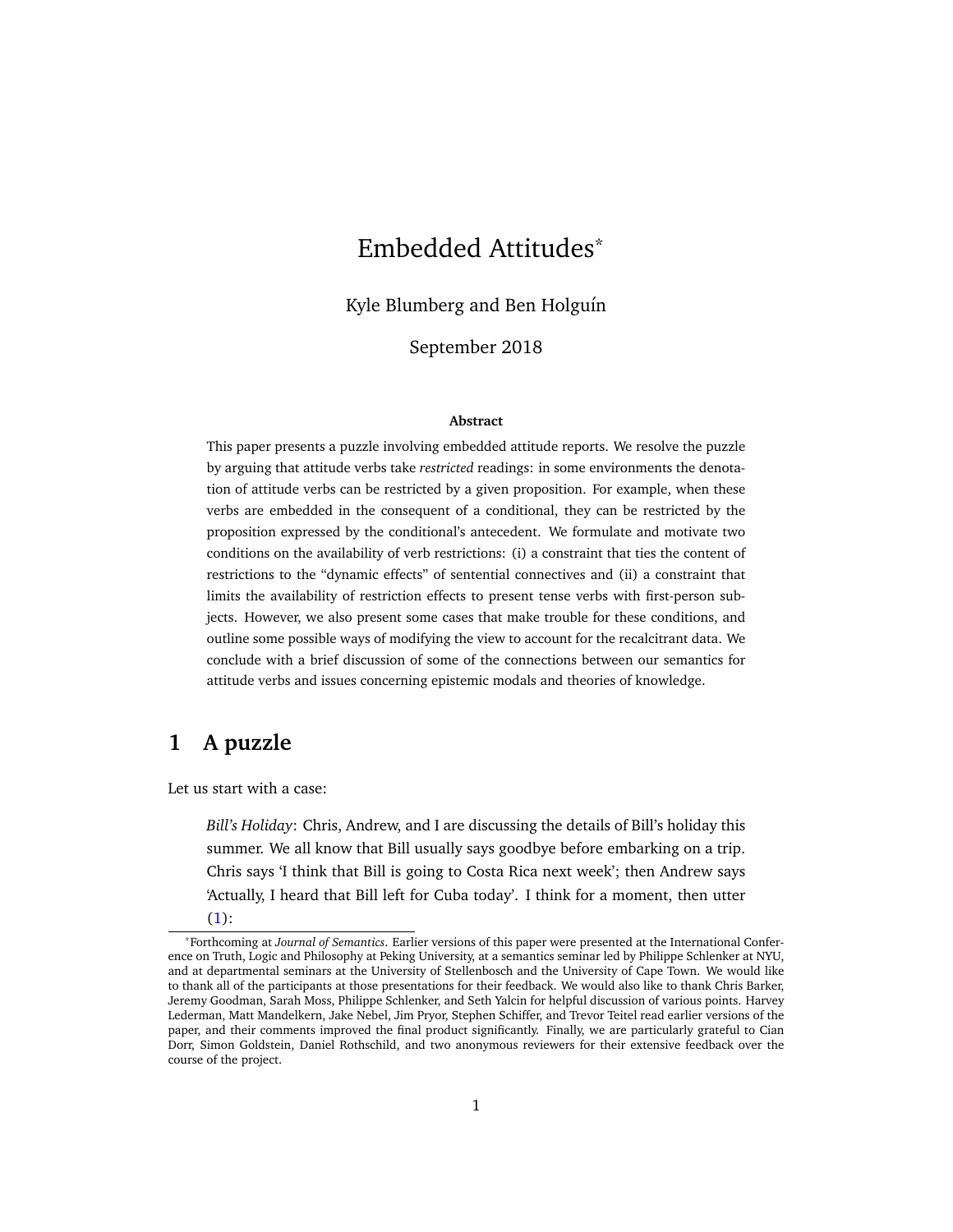<span id="page-1-0"></span>(1) If Bill is on a plane to Cuba, then I am surprised that he left without saying goodbye.

[\(1\)](#page-1-0) is acceptable in the context of *Bill's Holiday*. But suppose that unbeknownst to any of us [\(2\)](#page-1-1) is true:

<span id="page-1-1"></span>(2) Bill is on a plane to Cuba.

Taking [\(1\)](#page-1-0) at face value, [\(3\)](#page-1-2) follows by modus ponens:

<span id="page-1-2"></span>(3) I am surprised that Bill left without saying goodbye.

However, it is difficult to see how [\(3\)](#page-1-2) could be true in our scenario. For one thing, I appear to lack any of the standard phenomenology associated with surprise. For another, it is plausible that a report '*S* is surprised that P' is true only if '*S* knows that P' is.[1](#page-1-3) But given the circumstances it is not at all clear how I could know whether Bill has left without saying goodbye. So we have a case in which modus ponens seems to lead from true premises to a false conclusion.<sup>[2](#page-1-4)</sup> Other logical rules, e.g. modus tollens, also appear to be threatened: it is not permissible to infer that [\(2\)](#page-1-1) is false from [\(1\)](#page-1-0) along with the unacceptability of [\(3\)](#page-1-2).

Importantly, even if—despite all appearances—[\(3\)](#page-1-2) *is* true in our scenario, conditionals similar to [\(1\)](#page-1-0) raise a further puzzle. Suppose that Jane joins our discussion in *Bill's Holiday*. We all know she is friends with Bill, but we also know that Bill is more likely to tell one of us about a vacation to Cuba than he is to tell Jane (suppose he is better friends with us than with her). After hearing about our discussion, Jane says 'Oh, I know where Bill is right now. I talked to him on the phone this morning about his plans'. In this context, [\(4\)](#page-1-5) is acceptable:

<span id="page-1-5"></span>(4) If Bill is on a plane to Cuba, then I am surprised that Jane knows this but I don't.

So too is  $(5)$ :

<span id="page-1-6"></span>(5) If Bill is on a plane to Cuba, then I am surprised that he departed without my knowing.

However, if surprise reports are knowledge entailing in the sense mentioned above, then the consequent of each of [\(4\)](#page-1-5) and [\(5\)](#page-1-6) entails something which seems to be of the form 'I know that: P and I don't know that P', which itself entails the straightforwardly contradictory 'I know that P and I don't know that P' (taking for granted that knowledge is factive and distributes over conjunction). It is generally assumed that indicative conditionals with

<span id="page-1-3"></span> $1$ We will often use normal quotes where, strictly speaking, corner quotes should be used. No confusion should arise.

<span id="page-1-4"></span><sup>2</sup>Some might be inclined to think that [\(1\)](#page-1-0) really expresses a subjunctive, e.g. 'If Bill *were* on a plane to Cuba, then I *would be* surprised that he left without saying goodbye'. However, the inference from 'If Bill were on a plane to Cuba, then I would be surprised that he left without saying goodbye' and 'Bill is on a plane to Cuba' to 'I am surprised that Bill left without saying goodbye' is generally considered to be valid [\(Bennett,](#page-32-0) [2003\)](#page-32-0). So the original problem remains.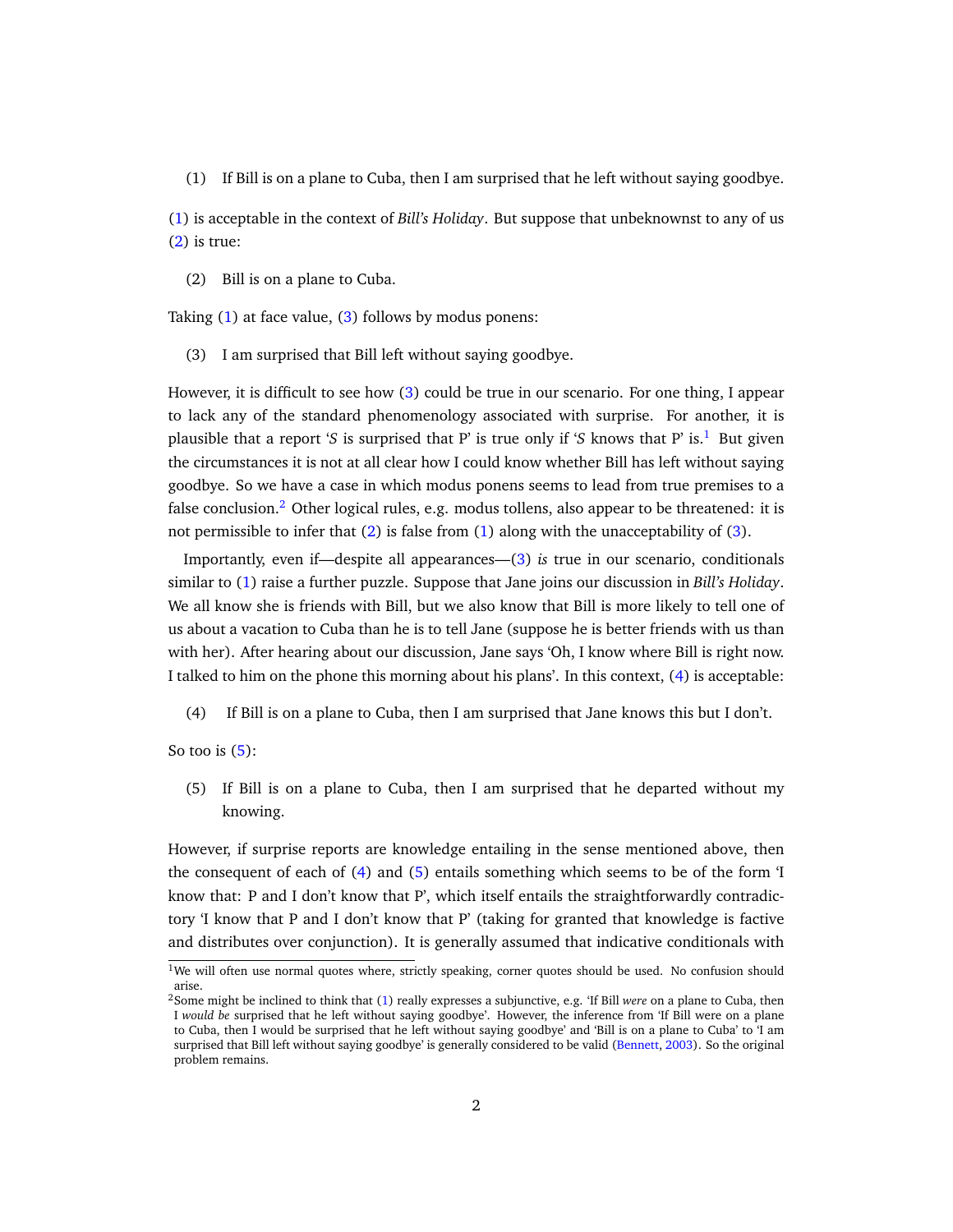consequents that are known to be false are unassertable—especially when the antecedents of those conditionals are *not* known to be false—so [\(4\)](#page-1-5) and [\(5\)](#page-1-6) are predicted to be unacceptable, contrary to fact.

The conditionals above featured the verb 'surprise', but as far as we can tell the same puzzles arise with virtually *all* attitude verbs. For instance, it is quite straightforward to construct similar cases with emotives such as 'hope' and 'regret':

*Tennis*: I have been teaching Chris tennis for the last six months and I know that he loves playing. One day my friend Jane reports that she saw someone in the distance injure themselves badly on a tennis court. Hearing this information—though with no particular reason to think it was Chris that Jane saw—I utter  $(6)/(7)$  $(6)/(7)$  $(6)/(7)$ :

- <span id="page-2-0"></span>(6) If Chris injured himself horribly on the tennis court, then I regret that I ever taught him how to play.
- <span id="page-2-1"></span>(7) If Chris injured himself horribly on the tennis court, then I hope that he won't blame me for his injuries.

Both [\(6\)](#page-2-0) and [\(7\)](#page-2-1) are acceptable in the context of *Tennis*, but suppose that unbeknownst to Jane or me [\(8\)](#page-2-2) is true:

<span id="page-2-2"></span>(8) Chris injured himself horribly on the tennis court.

[\(9\)](#page-2-3) and [\(10\)](#page-2-4) then seem to follow by modus ponens:

- <span id="page-2-3"></span>(9) I regret that I ever taught Chris how to play.
- <span id="page-2-4"></span>(10) I hope that Chris won't blame me for his injuries.

However, once again it is hard to see how either report could be true, since I seem to have no evidence that anything untoward has happened to Chris. Also, if it is shared knowledge that Chris always plays tennis in a secluded area with Andrew, who tends to panic in emergencies, we can say things like  $(11)$ :

<span id="page-2-5"></span>(11) If Chris injured himself on the tennis court, then I regret that Andrew is the one who knows it.

As before, the consequent of [\(11\)](#page-2-5) appears to be contradictory on standard semantics for attitude verbs, yet the conditional remains perfectly acceptable.

A similar phenomenon arises with doxastic verbs like 'think' and 'suspect'. Consider [\(12\)](#page-3-0) in the context of *Bill's Holiday*, and [\(13\)](#page-3-1) in the context *Tennis*: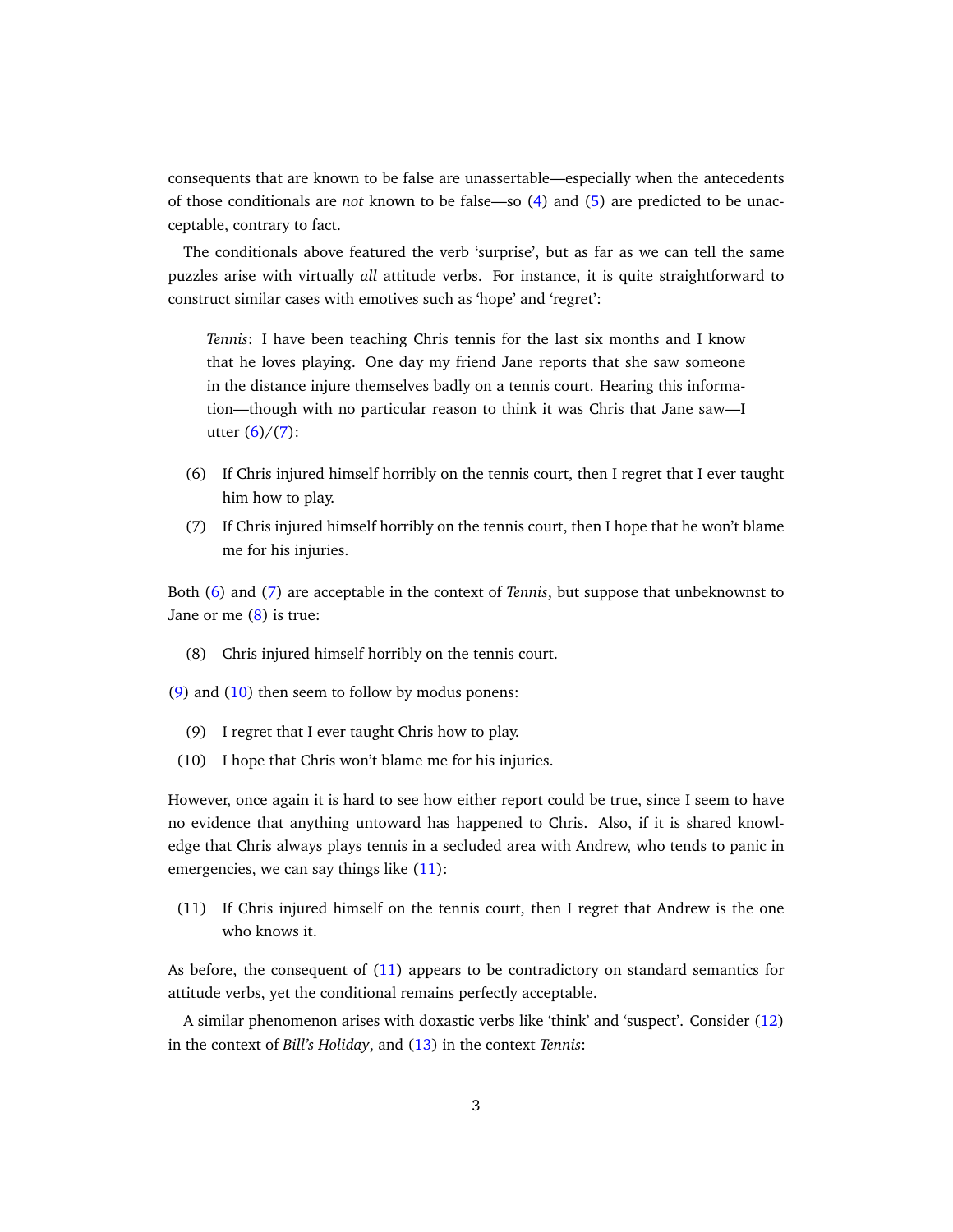- <span id="page-3-0"></span>(12) If Bill is on a plane to Cuba, then I suspect that he is traveling first-class.
- <span id="page-3-1"></span>(13) If Chris injured himself on the tennis court, then I think that Andrew is panicking right now.

Each conditional has a true reading in their respective contexts. However, if Bill really is on a plane to Cuba then it doesn't seem to follow that I suspect he is traveling first class. Similarly, if Chris really did injure himself, it doesn't seem to follow that I believe Andrew is panicking.

The puzzle also arises in constructions other than conditionals. Consider the following scenario, as well as the disjunctions that follow it:

*Party*: I have been looking forward to Ted's party for a while, and expect a lot of people to be there. However, upon arriving I only see a handful of people milling around the drinks table. Then I say:

- <span id="page-3-2"></span>(14) Either a lot of people are on the deck outside, or I'm surprised that there are so few people here.
- (15) Either a lot of people are on the deck outside, or I regret that I didn't bring more friends.
- <span id="page-3-3"></span>(16) Either a lot of people are on the deck outside, or I think I should have stayed at home.

[\(14\)](#page-3-2)-[\(16\)](#page-3-3) are acceptable in context, and raise similar issues to the conditionals above. If there *aren't* a lot of people on the deck outside then, e.g. 'I'm surprised that there are so few people here' follows from [\(14\)](#page-3-2) by disjunctive syllogism. But intuitively it is a live possibility for me that there are a lot of people outside, in which case I do *not* know that there are few people at the party. So we have a case in which disjunctive syllogism seems to lead from true premises to a false conclusion.

Where Φ is an attitude verb, we will call sentences of the form 'If P, then *S* Φs that Q' *attitude conditionals*. Each of the conditionals we have considered so far is an attitude conditional. We will call the subclass of attitude conditionals that appear to entail sentences of the form 'If P, then *S* Φs that (P and *S* doesn't know that P)' *Fitch conditionals*. [3](#page-3-4) [\(4\)](#page-1-5), [\(5\)](#page-1-6), and [\(11\)](#page-2-5) are all Fitch conditionals. We will also call sentences of the form 'Either P, or *S* Φs that Q' *attitude disjunctions*. Finally, we will call the class comprised of attitude conditionals and attitude disjunctions *attitude constructions*.

The puzzles raised above show that an explanation of what is happening with attitude constructions is in order. This paper's aim is consider some of the difficulties involved in

<span id="page-3-4"></span><sup>&</sup>lt;sup>3</sup>The name is suggested by the 'paradox of knowability' that was discovered in response to the work of Frederic Fitch [\(Brogaard & Salerno,](#page-32-1) [2013\)](#page-32-1). The paradox features claims of the form 'It is possible that *S* knows that (P and *S* does not know that P)'.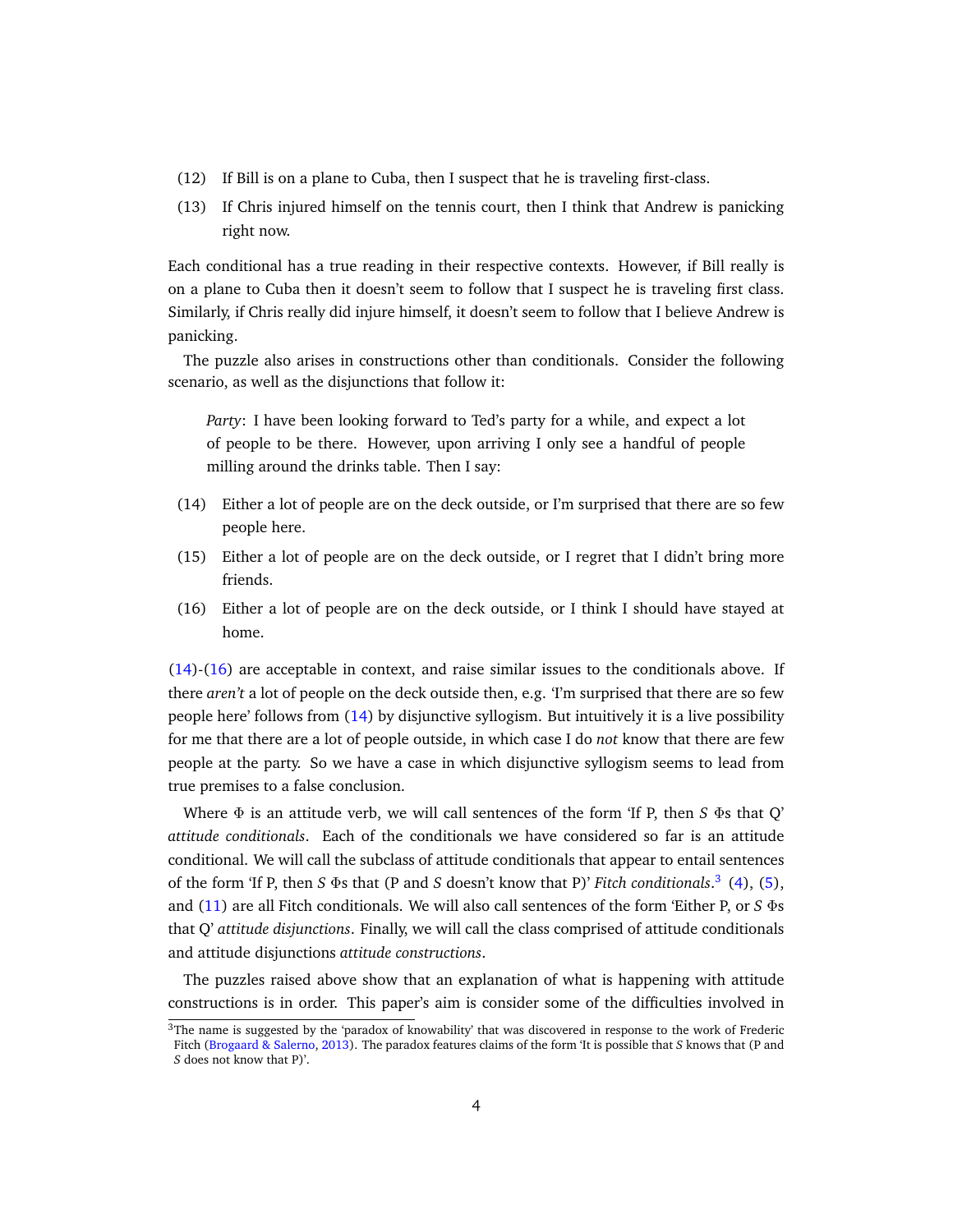offering a systematic explanation, but also to try to develop the approach we find most promising. The view we defend is that the epistemic and doxastic bases that feature in the denotations of attitude verbs are sometimes intersected with, or *restricted* by, a given proposition. For instance, on the natural reading of [\(1\)](#page-1-0), 'surprise' as it appears in the consequent is restricted by the proposition expressed by the antecedent of the conditional, namely that Bill is on a plane to Cuba. We show how this resolves the puzzles introduced above. However, this response also raises further issues that are less easily addressed, the most important of which is *how* these restrictions get determined in each case. We show that there are challenges to providing a satisfying answer to this question. Indeed, our inquiry will ultimately raise more questions than it answers. Nevertheless, we hope to open up an interesting area for future research.<sup>[4](#page-4-0)</sup>

The paper is structured as follows. In  $\S2$  $\S2$  we argue against the view that scopal ambiguities explain the behavior of attitude constructions. In  $\S 3$  $\S 3$  we put forward our preferred approach to the puzzles of  $\S1$ : the view that attitude verbs sometimes exhibit restricted readings. We explain how appealing to restriction vindicates our intuitions about attitude constructions as well as the validity of, e.g., modus ponens.  $\S 4-5$  $\S 4-5$  $\S 4-5$  formulate and motivate two conditions on the availability of restrictions. The first condition connects the availability of non-trivial restriction to the dynamic properties of the logical connectives. The second puts constraints on the subject term of the report, as well as the tense of the attitude verb. Then in  $\S6$  $\S6$  we consider some data that seem to pose a problem for the conditions presented in the previous sections. §[7](#page-28-0) draws some morals for future semantic theorizing, while §[8](#page-30-0) concludes.

<span id="page-4-0"></span><sup>4</sup>As far as we are aware, [Drucker](#page-32-2) [\(2017\)](#page-32-2) and [Jerzak](#page-32-3) [\(forthcoming\)](#page-32-3) are the only other theorists who have explicitly discussed attitude conditionals and some of the problems that they raise. Drucker appeals to attitude conditionals such as [\(6\)](#page-2-0) and [\(7\)](#page-2-1) in the course of arguing for a certain type of radical externalism about non-doxastic attitudes. He accepts modus ponens and takes these conditionals at face value, concluding that the facts about our attitudes of, e.g., regret can be deeply external to us. Drucker does not discuss attitude disjunctions, Fitch conditionals, or attitude conditionals featuring verbs other than emotives. Indeed, it is important for Drucker's arguments that there not be comparable conditionals with doxastics, and thus data such as  $(12)$  and  $(13)$  pose a problem for the view he defends (p.8). Moreover, Drucker's general approach cannot handle Fitch conditionals, and it doesn't carry over to the data presented in §[6](#page-23-0) concerning, e.g. 'know'.

As for Jerzak, he is primarily concerned with attitude conditionals that feature 'want' (see §[6](#page-23-0) for a discussion of some of Jerzak's data). He provides a semantics for 'want' that is "information sensitive": want reports depend for their interpretation on a shiftable information state parameter. Jerzak does not consider attitude disjunctions, Fitch conditionals, or attitude constructions involving factive verbs. He does explicitly discuss attitude conditionals featuring 'believe', but argues that the attitude verb should be interpreted "wide-scope" with respect to the conditional [Jerzak](#page-32-3) [\(forthcoming,](#page-32-3) 10). See §[2](#page-5-0) for further discussion of this response and some problems with it. We do not have the space to consider Jerzak's semantics in detail here. But it is worth noting that we are sympathetic to some of the central aspects of Jerzak's approach, namely that that 'want' is sometimes subject to restriction effects. However, it is not clear to us how the account could be carried over to other verbs, e.g. factives and doxastics. So, in short: although Drucker and Jerzak discuss attitude constructions and make a number of insightful observations about their properties, our examination is more detailed, and our perspective on their significance is different.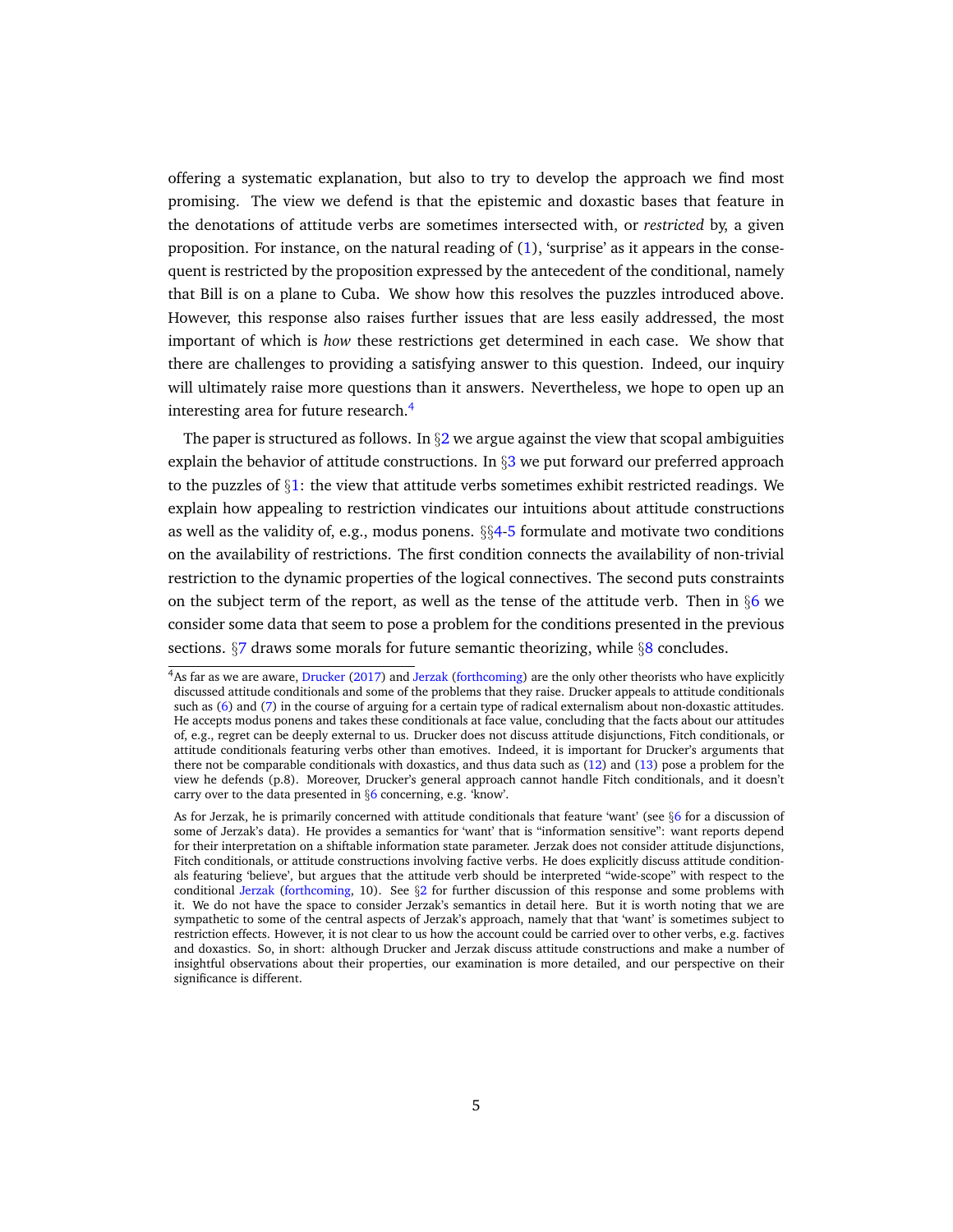# <span id="page-5-0"></span>**2 Wide-scoping**

We begin with a relatively conservative response to the puzzles raised by attitude constructions. This response tries to explain the data in terms of scope. The idea, roughly, is that a sentence whose surface form is 'If P, then *S* Φs that Q' or 'Either P, or *S* Φs that Q' is ambiguous between two readings, whose logical forms we can represent as follows:

- <span id="page-5-3"></span><span id="page-5-1"></span>(17) a. If P, then (*S* Φs that Q).
	- b. *S* Φs that (if P, then Q).
- <span id="page-5-4"></span><span id="page-5-2"></span>(18) a. Either P, or (*S* Φs that Q).
	- b. *S* Φs that (either P, or Q).

[\(17a\)](#page-5-1)-[\(18a\)](#page-5-2) represent the "narrow-scope" reading of the conditional/disjunction, on which the attitude verb  $\Phi$  takes scope only over Q. [\(17b\)](#page-5-3)-[\(18b\)](#page-5-4) represent the "wide-scope" reading, on which the verb takes scope over the entire conditional 'If P, then Q' or disjunction 'Either P, or Q'.

One might think that resolving this ambiguity will help with our puzzles. For instance, it might be maintained that [\(12\)](#page-3-0) ('If Bill is on a plane to Cuba, then I suspect that he is traveling first-class') should be read wide-scope, and that its logical form can be more perspicuously expressed by [\(19\)](#page-5-5):

<span id="page-5-5"></span>(19) I suspect that: if Bill is on a plane to Cuba, then he is traveling first-class.

'I suspect that Bill is traveling first-class' does not follow from the conjunction of [\(12\)](#page-3-0) and [\(2\)](#page-1-1) ('Bill is on a plane to Cuba'), so this move does block the problematic inference.

However, there are a number of problems with this response. For one, some attitude constructions are simply not amenable to it. Consider [\(20\)](#page-5-6):

<span id="page-5-6"></span>(20) If Bill is on a plane to Cuba, then the person who I think he's traveling with is Mary.

Relative clauses are usually taken to be "scope islands" for movement, which means that it is unclear how 'think' could take wider scope than the conditional [\(May,](#page-32-4) [1985\)](#page-32-4). But [\(20\)](#page-5-6) raises all the same worries as the other examples under consideration.

For another, even when a wide-scope interpretation is available, it often fails to provide the right reading of the relevant attitude construction. Consider [\(21\)](#page-5-7):

<span id="page-5-7"></span>(21) If Bill is on a plane to Cuba, then he is traveling first class and I suspect that he is drinking champagne.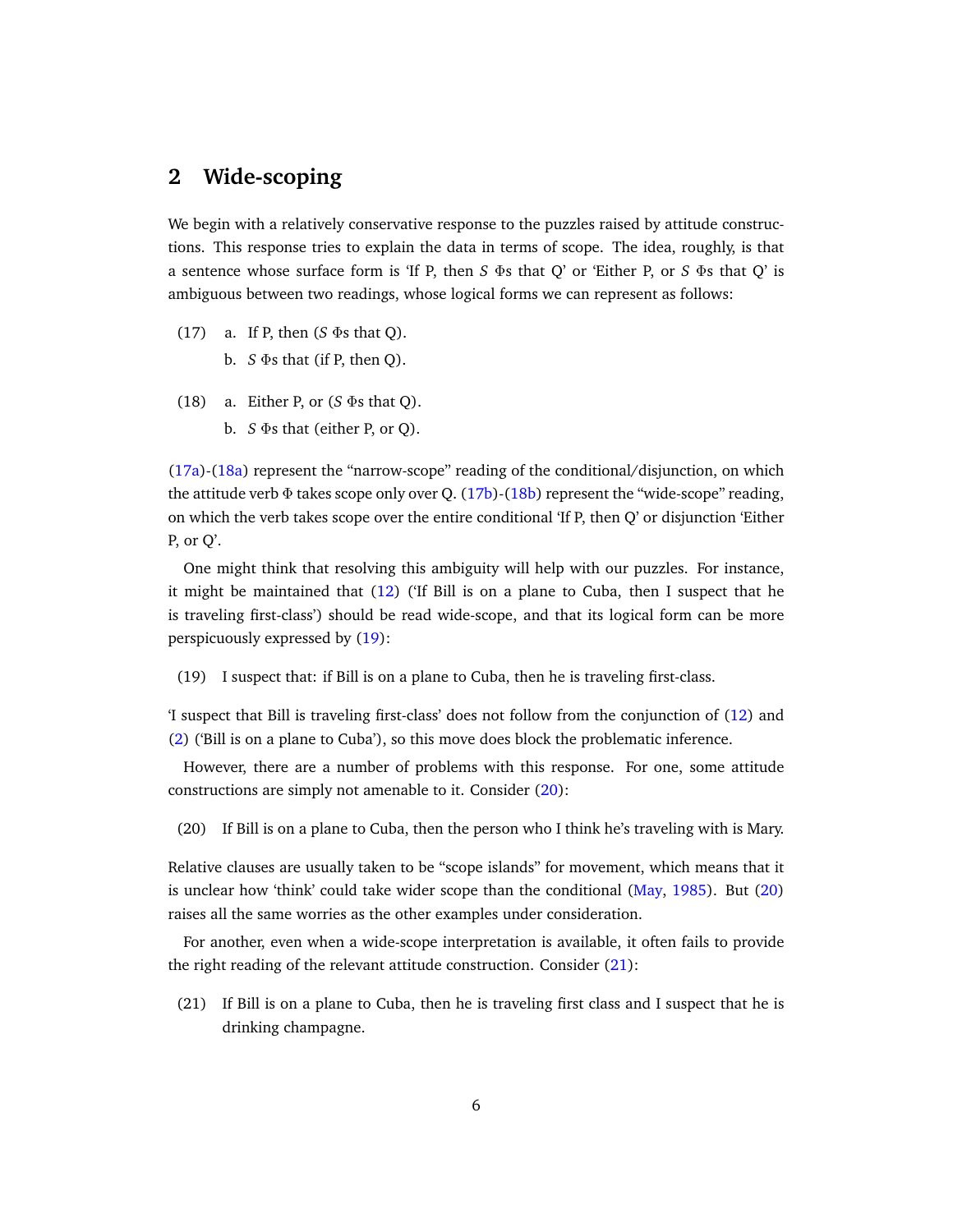[\(21\)](#page-5-7) is assertable only if I am sure that Bill is traveling first class, given that he is on a plane to Cuba; but 'I suspect that: if Bill is on a plane to Cuba, then he is traveling first-class and drinking champagne' is assertable even when I have only a suspicion that Bill is traveling first class, given that he is on a plane to Cuba. So, these two sentences don't seem to have the same meaning. $5$ 

A related problem is brought out by attitude constructions like [\(1\)](#page-1-0) ('If Bill is on a plane to Cuba, then I am surprised that he left without saying goodbye'): if this is read wide-scope, then its logical form can be represented by [\(22\)](#page-6-1):

<span id="page-6-1"></span>(22) I am surprised that: if Bill is on a plane to Cuba, then he left without saying goodbye.

The trouble is that [\(22\)](#page-6-1) is not only false, but obviously so. It is not in the least bit surprising that if Bill is on a plane to Cuba, then he left without saying goodbye. At no point since Bill missed his chance to say goodbye has my evidence favored the proposition that if Bill is on a plane to Cuba, then he *did* say goodbye before leaving. This proposition is thus not something I could find surprising.

Finally, as [Drucker](#page-32-2) [\(2017,](#page-32-2) 13) notes, attitude conditionals in which the argument to the verb is a propositional anaphor raise a particularly sharp challenge to the wide-scope response:

<span id="page-6-2"></span>(23) If Bill is on a plane to Cuba, then that surprises me.

Granted the plausible assumption that the semantic contribution of 'that' in [\(23\)](#page-6-2) is the proposition expressed by the antecedent, the wide-scope reading of [\(23\)](#page-6-2) is equivalent to [\(24\)](#page-6-3):

<span id="page-6-3"></span>(24) I am surprised that: if Bill is on a plane to Cuba, then Bill is on a plane to Cuba.

This is clearly not the intended reading of [\(23\)](#page-6-2). Although many things may surprise me, the tautology that if Bill is on a plane to Cuba, then he is on a plane to Cuba is not one of them.

The same points apply *mutatis mutandis* to the wide-scope interpretations of the Fitch conditionals and attitude disjunctions from  $\S1$ . We conclude that a different style of expla-nation is called for.<sup>[6](#page-6-4)</sup>

We concur, and add that attitude conditionals like the following prove similarly difficult:

<span id="page-6-0"></span> $5$ Thanks to an anonymous reviewer for suggesting examples like [\(20\)](#page-5-6) and [\(21\)](#page-5-7). The reviewer also notes that examples analogous to [\(21\)](#page-5-7) are used by [Yalcin](#page-33-0) [\(2012\)](#page-33-0) in arguments concerning the scope of embedded probability operators.

<span id="page-6-4"></span><sup>6</sup>[Drucker](#page-32-2) [\(2017,](#page-32-2) 13-14) considers a different response on which attitude conditionals like 'If P, then *S* Φs that Q' are systematically reinterpreted along the lines of: 'If *S finds out* that P, then *S will* Φ that Q'. We find Drucker's objections to this reply compelling. Among other things, he points out that "deathbed sentences" like [\(25\)](#page-6-5) are inhospitable to the reinterpretation strategy:

<span id="page-6-5"></span><sup>(25)</sup> If this is the last thought I have before dying, then I'm glad it's such a philosophical one.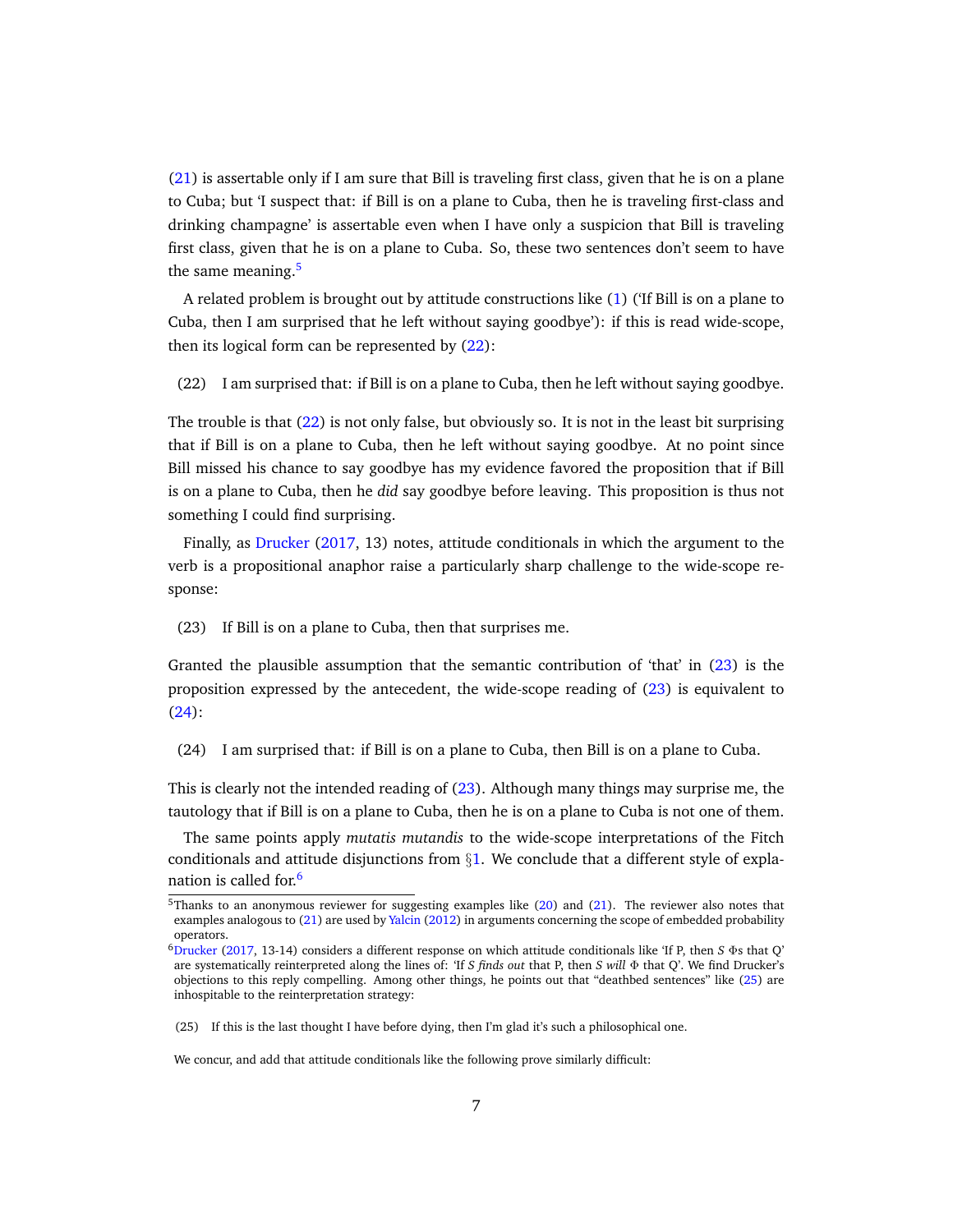### <span id="page-7-0"></span>**3 Restriction**

We suspect that the puzzling behavior of the attitude constructions in  $\S1$  $\S1$  is due to the semantics of their *attitude verbs*, rather than, e.g. the syntactic properties of attitude constructions. Indeed, the existence of Fitch conditionals is itself strong prima facie reason to suspect that the puzzle arises there. Fitch conditionals do not have the semantic phenomenology of conditionals with contradictory consequents. But if the verbs that appear in their consequents were to be interpreted uniformly, it would be difficult to explain why this is so. Thus, we favor the strategy of positing a multiplicity of readings for attitude verbs. In particular, we argue that attitude verbs can take their "normal" readings as well as a range of (soon to be specified) "special" readings, readings whose existence explains the puzzling behavior of attitude constructions.

By positing a multiplicity of readings we get a straightforward defense of the validity of, e.g., modus ponens. The idea is just that the "counterexamples" to the inference rules that we considered in  $\S1$  $\S1$  equivocate. For instance, [\(1\)](#page-1-0) ('If Bill is on a plane to Cuba, then I am surprised that he has left without saying goodbye') is true on its most natural interpretation because 'surprise' as it appears in the consequent takes a special reading. In contrast, [\(3\)](#page-1-2) ('I am surprised that Bill has left without saying goodbye') is false on its most natural interpretation because 'surprise' as it appears here, i.e. when the report is *un*embedded, tends to take a normal reading. But holding readings fixed—that is, keeping things uniformly special or uniformly normal—the inference is valid: if [\(1\)](#page-1-0) and [\(2\)](#page-1-1) are both true, [\(3\)](#page-1-2) must be true as well. It's just that we tend not to hold readings fixed when arguments like these are considered. Similarly for arguments involving [\(14\)](#page-3-2) ('Either a lot of people are on the deck outside, or I'm surprised that there are so few people here') using disjunctive syllogism.

As for Fitch conditionals such as [\(5\)](#page-1-6) ('If Bill is on a plane to Cuba, then I am surprised that he has departed without my knowing'), the idea is that their natural interpretations are ones on which the wide-scope verbs, e.g. 'surprise', take special readings while the narrow-scope verbs, e.g. 'know', take normal readings. On these interpretations, a Fitch conditional's consequent is non-contradictory, vindicating the intuition that Fitch conditionals are coherent.

We will develop these ideas more explicitly over the course of this section. But before we do we want to be explicit about our aims at this point in the paper. Our response to the puzzles of  $\S1$  $\S1$  outlined directly above brings with it two important questions: (a) what, semantically, is the difference between normal and special readings, i.e. what do the entries for attitude verbs need to look like in order for them to take both kinds of readings?; and (b) when are the special readings available, and what determines their content? In this

<sup>(26)</sup> If Bill's on a plane to Cuba but has made sure that I never find out about it, then I am surprised that he is so secretive.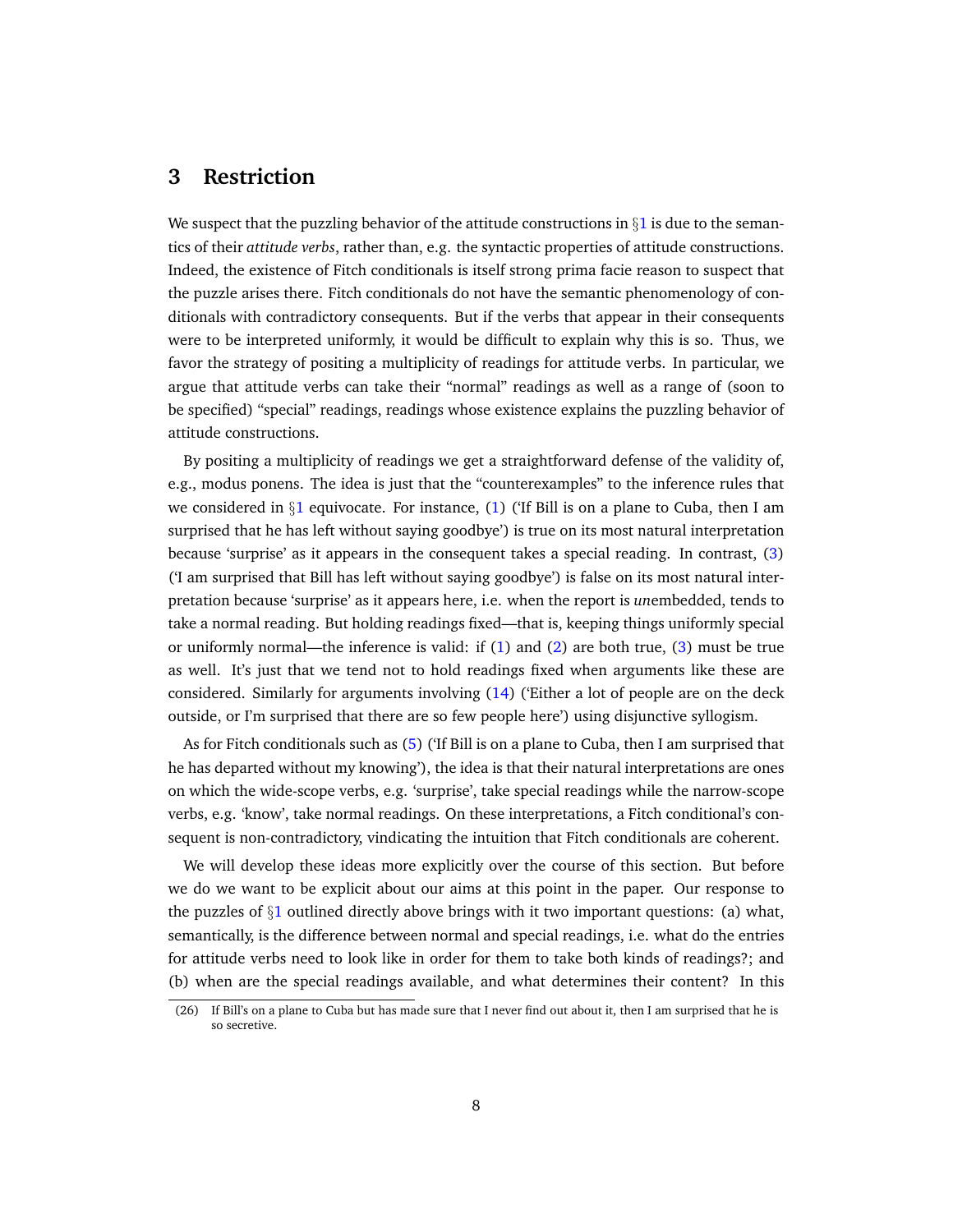section, we only try to answer question (a).  $\S$ <sup>4</sup>-[6](#page-23-0) are devoted to trying to answer question (b), which is more challenging.

### **3.1 Restricted belief**

Due to its simplicity we begin with an account of the special readings of the verb 'believe'. We turn to more complicated verbs like 'regret' once the basic machinery is in place.

Let us suppose that for any given belief state, there is a unique, maximal set of possible worlds consistent with it. More concretely, let us say that for any subject *S* and world *w*, Doxw,S is the maximal set of worlds compatible with what *S* believes in *w*—i.e. *S*'s *belief set* in *w* [\(Hintikka,](#page-32-5) [1962\)](#page-32-5). The orthodox semantics for 'believe' can be presented as follows ('*p*' denotes the proposition expressed by P):

#### (27) **Standard semantics for 'believe'**

*'S* believes that P' is true at *w* iff:  $\text{Dox}_{w,S} \subseteq p$ .

Now we introduce a mechanism that, when applied to a set of possibilities, will allow us to produce a (possibly strict) subset of those possibilities. We will call this mechanism *restriction*. A restriction  $\dagger$  is a set of worlds, i.e. a proposition. A restriction can be used to winnow down a set of possibilities via set intersection. We allow restrictions to have a semantic effect by enriching our points of evaluation with a propositional parameter:

#### <span id="page-8-0"></span>(28) **Restricted semantics for 'believe'**

*'S* believes that P' is true at *w* under restriction  $\dagger$  iff: (Dox<sub>w,S</sub> ∩  $\dagger$ )  $\subseteq$  *p*.

To illustrate, suppose that John's belief state at  $w_1$  can be represented by three worlds:  $\text{Dox}_{w_1,\text{John}} = \{w_1, w_2, w_3\}$ , and that the proposition  $A = \{w_1, w_4\}$ . Suppose also that Bill is in Costa Rica in  $w_1$ , and the United States in  $w_2$  and  $w_3$ . Given [\(28\)](#page-8-0), John believes that Bill is in Costa Rica' is true at  $w_1$  under A iff  $($ Do $x_{w_1, John} \cap A$  $) \subseteq \{w \mid$  Bill is in Costa Rica at  $w$  $\}$ . Since (Dox<sub>w1,John</sub> ∩ A) =  $\{w_1\}$  and  $\{w_1\} \subseteq \{w \mid \text{Bill is in Costa Rica at } w\}$ , it follows that  $(Dox_{w_1,John} \cap A) \subseteq \{w \mid Bill\$ is in Costa Rica at  $w\}$ . So, the report is true at  $w_1$  under the restriction A. [7](#page-8-1)

Note that the standard semantics for 'believe' may be straightforwardly recovered from the restriction semantics. This is because whenever  $\dagger$  is the *trivial restriction*  $\top$ —the set of all worlds—it follows that for any subject *S*, and world *w*:  $Dox_{w,S} \cap T = Dox_{w,S}$ . Thus, from the perspective of the restricted account, the reading of 'believe' posited by the standard account is just that in which the restriction is the tautology.

<span id="page-8-1"></span> $<sup>7</sup>$  For simplicity, we will assume that restrictions are not derived from more complex objects, e.g. as the intersection</sup> of a "modal base" [\(Kratzer,](#page-32-6) [1986\)](#page-32-6), or the output of a question denotation given a relevant world. However, see fn[.33](#page-29-0) for further discussion of the latter option.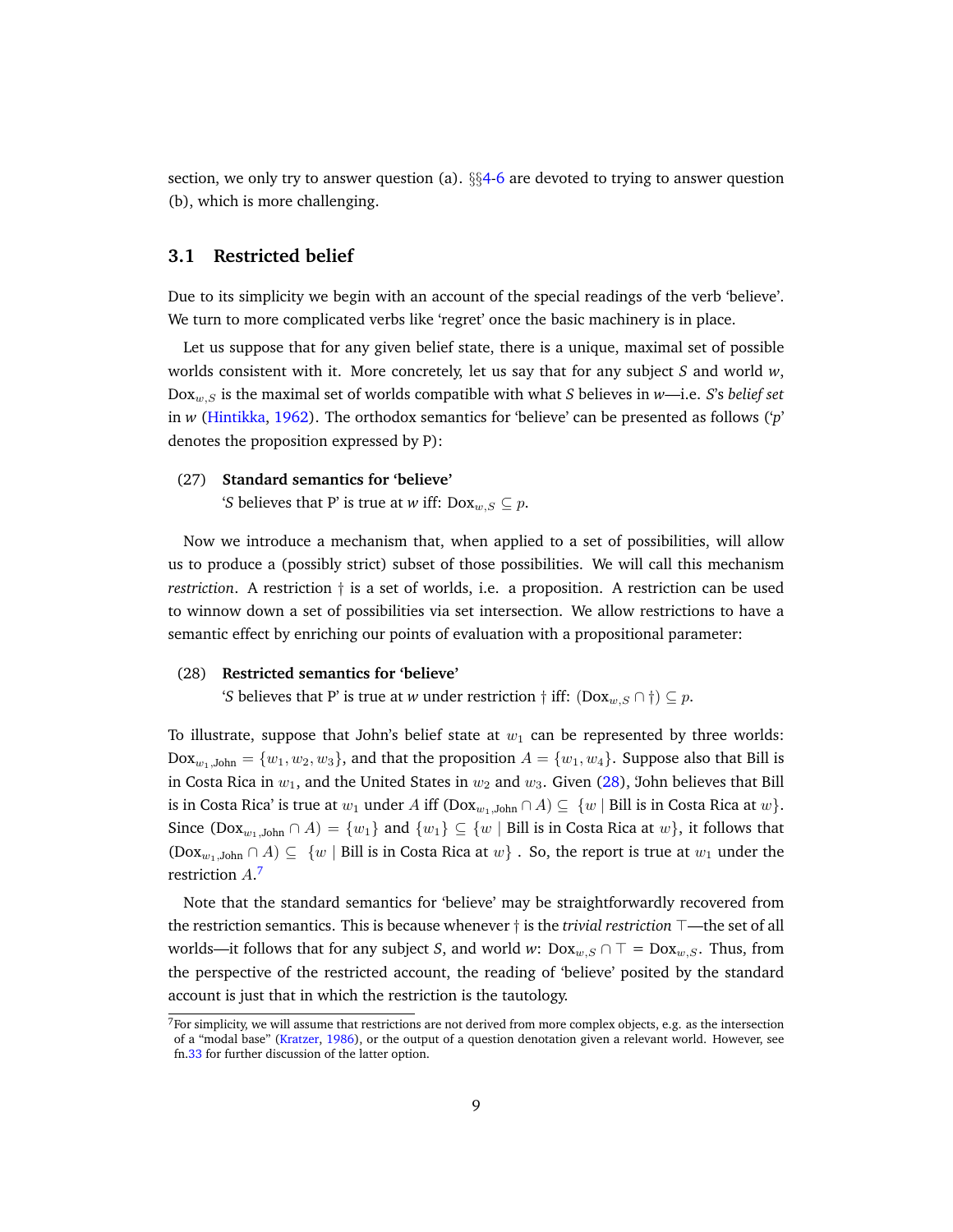Before explaining how the restriction semantics can account for [§1'](#page-0-0)s doxastic attitude constructions, it will be helpful to introduce a shorthand for referring to the various readings induced by restriction. We will enrich our metalanguage as follows. Where  $\dagger$  is a restriction, we will call  $Dox_{w,S} \cap \dagger$  the set that is determined by *S*'s *beliefs*<sub>†</sub> (at *w*). Accordingly, if  $(Dox_{w,S} \cap \dagger) \subseteq p$ , then we will say that *S believes*<sub>†</sub> *that P* (at *w*). Given the observation above, when the trivial restriction is in play we will speak interchangeably of *believing* and *believing*>.

To reiterate, our goal here is to give an explicit account of how special and normal readings *work*, not how special and normal readings *get determined*. So at this point we will just help ourselves to the relevant restrictions and show how our restricted semantics generates the desired readings. With that in mind, let *I* be the proposition that Chris injured himself on the tennis court. The natural readings of [\(13\)](#page-3-1) (If Chris injured himself on the tennis court, then I think that Andrew is panicking right now') and 'I think that Andrew is panicking right now' (i.e. the consequent of [\(13\)](#page-3-1) as it occurs unembedded) can be represented as follows:

- (29) I think $<sub>T</sub>$  that Andrew is panicking right now.</sub>
- (30) If Chris injured himself on the tennis court, then I think<sub>I</sub> that Andrew is panicking right now.

Since think $<sub>T</sub>$  is just normal belief, and since I definitely do not believe in anything like the</sub> normal sense that Andrew is panicking, 'I think that Andrew is panicking right now' is false in *Tennis* when the constraint is  $\top$ .<sup>[8](#page-9-0)</sup> Thus, the unembedded report is false on its natural reading, just as we want.

As for [\(13\)](#page-3-1), given that Chris did actually injure himself at  $w_{\mathcal{Q}}$  (the actual world), its semantic value hangs on whether 'I think that Andrew is panicking right now' is true at  $w_{\mathcal{Q}}$ under the restriction *I*. This is indeed the case, since every world in  $\text{Dox}_{w_{\alpha},\text{Me}}$  in which Chris injured himself is one where Andrew panics. That is, the set of possibilities corresponding to the intersection of all that I think $<sub>T</sub>$  with the proposition that Chris injured himself on the</sub> tennis court is a subset of the set of possibilities in which Andrew is panicking right now. Hence,  $(13)$  is true on its most natural reading.

To sum up, we maintain that it is the non-uniformity of restriction in the natural interpretations of embedded and unembedded attitude reports that explains our seemingly inconsistent intuitions about attitude constructions featuring doxastics. The remainder of the section will offer a similar analysis of 'know' and 'regret'. This will help to illustrate how the restriction account can be applied more generally.

<span id="page-9-0"></span><sup>8</sup>We assume harmlessly that 'believe' and 'think' are semantically equivalent (cf. [Hawthorne](#page-32-7) *et al.* [\(2016\)](#page-32-7)).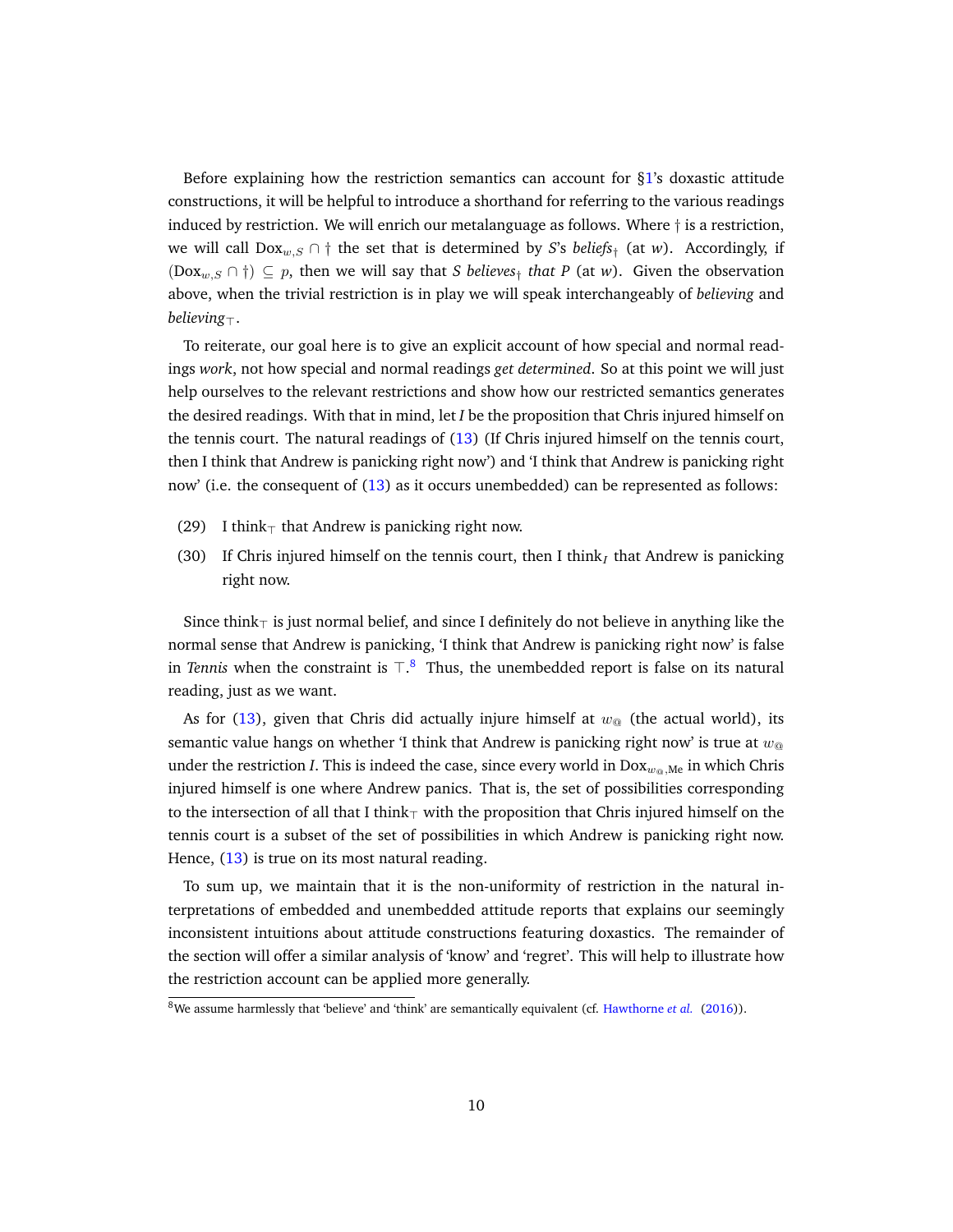#### **3.2 Factive verbs and (restricted) knowledge**

'Regret' is a so-called "factive" attitude verb [\(Giannakidou,](#page-32-8) [2006\)](#page-32-8). We will assume the following about factive verbs:

K-ENTAILING: Where Φ is a factive attitude verb: if '*S* Φs that P' is true, then '*S* knows that P' is true. $9$ 

K-ENTAILING was already alluded to in the presentation of the puzzles in  $\S1$ . For instance, we argued that part of the reason to think [\(3\)](#page-1-2) ('I am surprised that Bill left without saying goodbye') is false is that, intuitively, I don't *know* that Bill has left without saying goodbye, so I can't be *surprised* that he left without saying goodbye either.

We endorse K-ENTAILING and intend to defend a restriction-based semantics for factives like 'regret'. But this raises an issue: we know that the subjects of our various attitude constructions lack anything resembling normal knowledge of the propositions expressed by the complement clauses of the embedded reports. It follows that we need a semantics for 'know' that makes it amenable to the phenomenon of restriction too. Let us stipulate that for any subject *S* and world  $w$ , Epi $_{w,S}$  is the maximal set of worlds compatible with what *S* knows in *w*—i.e. *S*'s *knowledge set* in *w*. Here are the standard and restricted entries for 'know':

(31) **Standard semantics for 'know'**

*'S* knows that P' is true at *w* iff: Epi<sub>*w*, *S*  $\subseteq$  *p*.</sub>

<span id="page-10-2"></span>(32) **Restricted semantics for 'know'** *'S* knows that P' is true at *w* under restriction † iff: (Epi $_{w,S} \cap \dagger) \subseteq p$ .<sup>[10](#page-10-1)</sup>

With these entries for 'know' in place, we can speak meaningfully of what a subject knows $_{\dagger}$ , and thus make use of restricted knowledge in giving a semantics for verbs like 'regret'. We should be clear, however, that the motivation for our restricted semantics for 'know' goes beyond the fact that it is required by the conjunction of K-ENTAILING and our semantics for emotive factive verbs like 'regret'. As we will see in  $\S6$ , there are a variety of attitude constructions involving 'know' that tell in favor of a semantics along the lines of

<span id="page-10-0"></span><sup>&</sup>lt;sup>9</sup>See [\(Williamson,](#page-33-1) [2000,](#page-33-1) ch. 1) for arguments in support of this principle. Egré [\(2008\)](#page-32-9) maintains that factives are only "belief entailing" so that, e.g. '*S* regrets that P' only entails '*S* believes that P'. Those who follow him in this are welcome to weaken K-ENTAILING accordingly, for this will make no difference to our central arguments. Also, those who think that factivity is best captured as a presupposition rather than an entailment are welcome to substitute "undefined" for "false" in the relevant arguments. Again, this will make no difference to the central claims of the paper.

<span id="page-10-1"></span> $10$ It is worth noting that [Schaffer & Szabo](#page-33-2) [\(2013\)](#page-33-2) give an entry for 'know' on which it is essentially modeled as an adverb of quantification (like 'usually' or 'might'). In particular, they allow the modal base that 'know' quantifies over to be restricted by the antecedent of a conditional. However, when discussing attitude conditionals featuring 'know', [Schaffer & Szabo,](#page-33-2) (pp.528-30) maintain that 'know' takes wide-scope over the conditional. So, although their semantics allows for restriction effects, they do not make use of it in solving the problems posed by attitude constructions.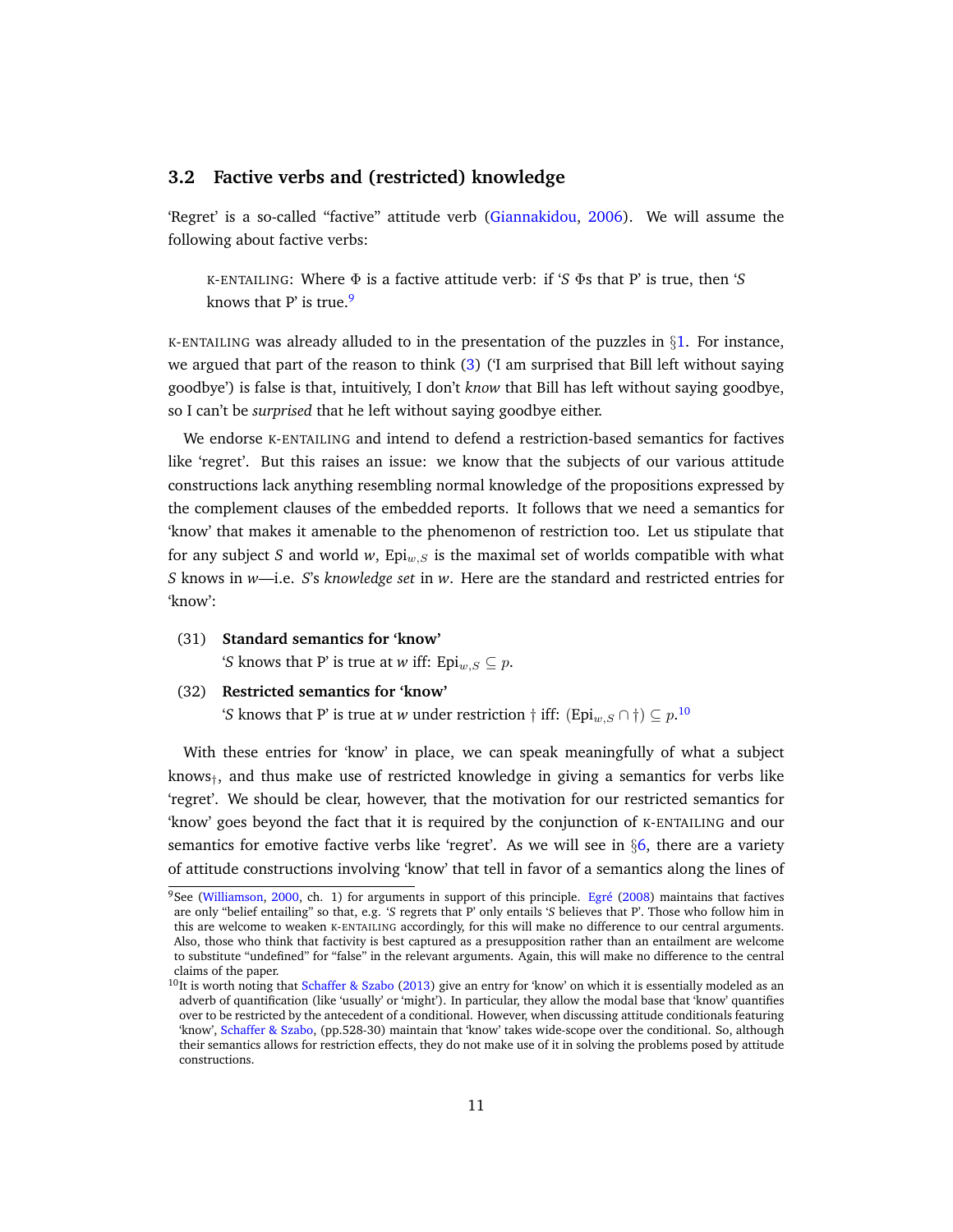[\(32\)](#page-10-2). But as we will also see in  $\S6$ , this data is far more unruly than the data involving the other attitude verbs that we have considered so far. We thus postpone the task of offering direct motivation for [\(32\)](#page-10-2) until later in the paper.

#### <span id="page-11-3"></span>**3.3 Restricted regret**

For simplicity, we will take our baseline semantics for 'regret' to be [Heim'](#page-32-10)s [\(1992\)](#page-32-10) *compara-*tive desirability account.<sup>[11](#page-11-0)</sup> The rough idea behind Heim's theory is that regretting something is a matter of knowing it, but also wishing it weren't so. A bit more formally:

#### (33) **Heim-style standard semantics for 'regret'**

'*S* regrets that P' is true at *w* iff: (i) *S* knows *p* at *w* and (ii) for most worlds w 0 compatible with what *S* knows at *w*: *S* prefers (at *w*) the worlds most similar to w' in which  $\neg p$ , to  $w'.^{12}$  $w'.^{12}$  $w'.^{12}$ 

Thus, 'John regrets that Bill failed the exam' is true at  $w$  iff (i) John knows that Bill failed the exam, and (ii) for most worlds  $w'$  compatible with John's knowledge: John prefers each world most similar to  $w'$  in which Bill did not fail the exam, to  $w'$ .<sup>[13](#page-11-2)</sup>

To handle the attitude constructions of  $\S1$  $\S1$  that feature 'regret', we enrich Heim's entry with restriction:

#### (34) **Restricted semantics for 'regret'**

'*S* regrets that P' is true at *w* under  $\dagger$  iff: (i) *S* knows<sub> $\dagger$ </sub> *p* at *w* and (ii) for most worlds w' compatible with what *S* knows<sub>†</sub> at *w*: *S* prefers (at *w*) the worlds most similar to  $w'$  in which  $\neg p$ , to  $w'$ .

The natural readings of, e.g. [\(6\)](#page-2-0) ('If Chris injured himself horribly on the tennis court, then I regret that I ever taught him how to play') and [\(9\)](#page-2-3) ('I regret that I ever taught him

<span id="page-11-0"></span> $11$ We could just as easily have used an "ideal worlds" analysis [\(von Fintel,](#page-33-3) [1999\)](#page-33-3), but a Heim-style account is more economical for our purposes. Strictly speaking, Heim does not explicitly provide an entry for 'regret', but it is easy to see what she intends given her treatment of 'glad'.

<span id="page-11-1"></span><sup>&</sup>lt;sup>12</sup>Two remarks about this entry are in order. First, by assuming Strong Centering, i.e. that if  $w$  is a *p*-world, then the closest *p*-world to w is w itself [\(Lewis,](#page-32-11) [1973\)](#page-32-11), we are able to simplify condition (ii) from what Heim has, which officially is '....*S* prefers (at *w*) the worlds most similar to w' in which  $\neg p$ , to the worlds most similar to  $w'$  in which  $p'$  (although Heim does suggest that such a simplification is plausible). Second, the analog of (ii) in Heim's entries for desire-based verbs quantifies *universally* over *S*'s knowledge set, whereas our entry checks only to see whether a *majority* of the worlds in *S*'s knowledge set meet the relevant condition. A Heim-style condition makes the problematic prediction that if it's an epistemic possibility that your lottery ticket will turn out to be a winner, then absent bizarre preferences against winning lots of money, you can't regret buying it. That said, neither (ii) nor the standard Heimian truth-conditions can capture so-called 'insurance' cases: 'I regret that I didn't buy house insurance' can be true even when it is quite likely on my evidence that nothing happens to my house [\(Levinson,](#page-32-12) [2003\)](#page-32-12). Levinson proposes a probabilistic semantics in response to these cases. As far as we can tell, this semantics is compatible with the mechanism of restriction that we posit, but we stick with something more straightforward.

<span id="page-11-2"></span> $^{13}$ The reason only the worlds *closest* to  $w'$  in which Bill did not fail the exam are considered is that the report can be true even if John prefers some distant worlds in which Bill fails the exam to  $w'$  (e.g., worlds where all and only those who pass the exam are enslaved by cruel aliens).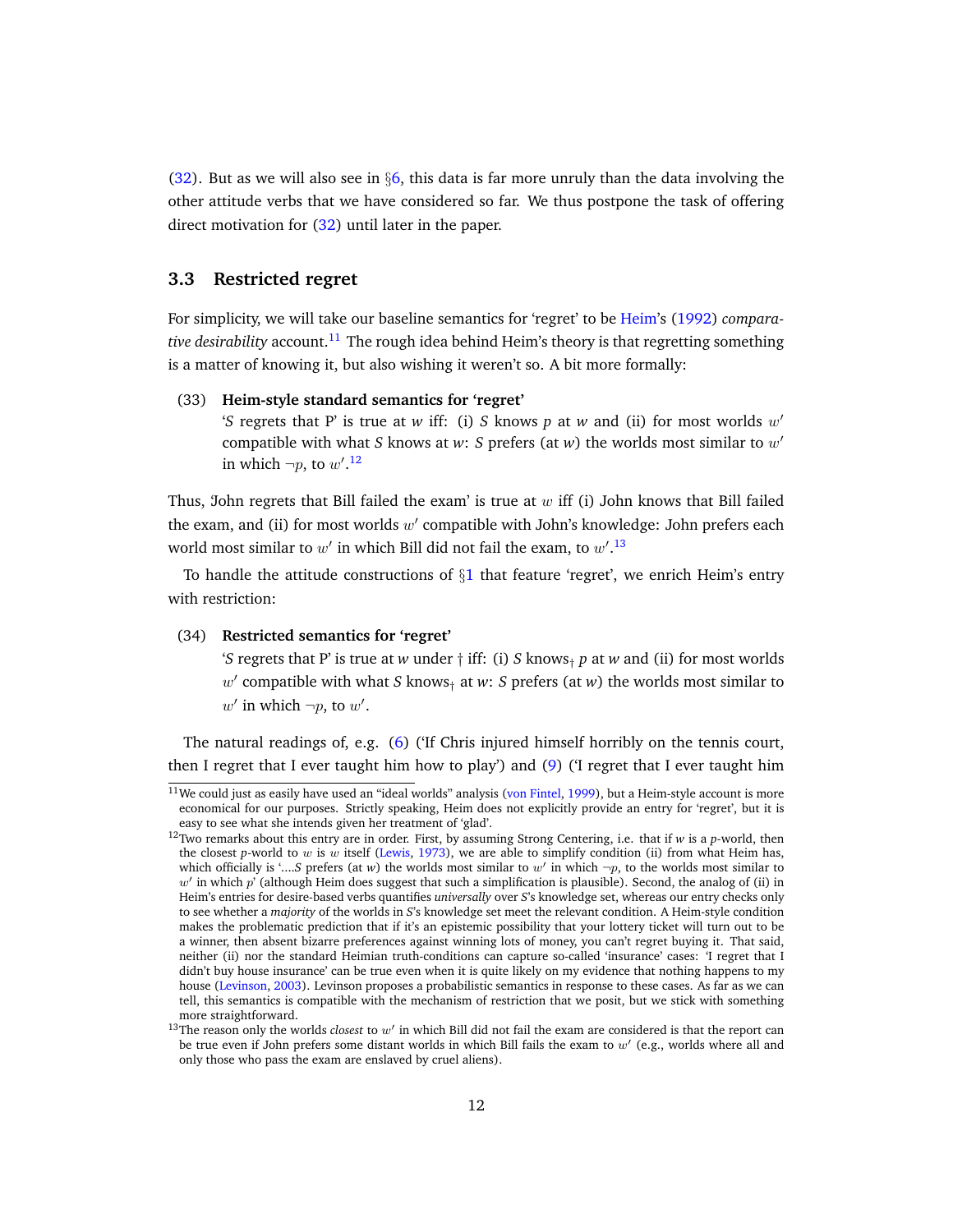how to play') can be represented as follows (recall that *I* is the set of worlds in which Chris injured himself on the tennis court):

- (35) If Chris injured himself horribly on the tennis court, then I regret $_I$  that I ever taught him how to play.
- (36) I regret $<sub>T</sub>$  that I ever taught Chris how to play.</sub>

It is straightforward to show that on the restrictions assigned above, [\(6\)](#page-2-0) is true but [\(9\)](#page-2-3) is false. What is perhaps less obvious to see is how restriction helps us make sense of the Fitch conditional [\(11\)](#page-2-5) ('If Chris injured himself on the tennis court, then I regret that Andrew is the one who knows it'). Its most natural reading can be represented as follows:

(37) If Chris injured himself on the tennis court, then I regret<sub>I</sub> that Andrew is the one who knows $<sub>\top</sub>$  it.</sub>

That is, in order to handle [\(11\)](#page-2-5) we assume that 'regret' and 'know' in the consequent are evaluated under distinct restrictions: *I* and  $\top$ , respectively. Given that Chris injured himself at  $w_{\mathfrak{A}}$ , this means that [\(11\)](#page-2-5) is true at  $w_{\mathfrak{A}}$  iff (i) at  $w_{\mathfrak{A}}$  I know<sub>I</sub> that Andrew is the one who knows<sub> $\top$ </sub> that Chris is injured (i.e. for all  $w \in \text{Epi}_{w_{\text{on}}M_{\text{e}}}$  such that Chris injured himself in  $w$ , for all *x* except Andrew: Epi $_{w,x} \not\subseteq I$ ), and (ii) for each  $w'$  compatible with what I know<sub>I</sub> at  $w_{\mathfrak{S}}$ : I prefer the worlds most similar to  $w'$  in which someone distinct from Andrew is the only person who knows<sub> $\top$ </sub> that Chris injured himself, to  $w'$ . Condition (i) is satisfied given my knowledge<sub> $\tau$ </sub> that Andrew and Chris play tennis in a secluded area, i.e. my knowledge $\tau$ that if Chris was injured, only Andrew would know $<sub>T</sub>$  about it. Condition (ii) is also satisfied</sub> given my knowledge<sub> $\top$ </sub> that Andrew tends to panic in emergencies. So, [\(11\)](#page-2-5) is true at  $w_{\text{\textcircled{\tiny Q}}},$ as required.

### **Taking stock**

We trust that the general form of the restriction strategy is now clear enough to see how it could be applied to other kinds of attitude constructions. Thus, one need not think that the puzzling behavior of attitude constructions is due to the invalidity of inference rules like modus ponens or disjunctive syllogism. Nor does one have to think that attitude constructions exhibit surprising syntactic properties. So long as one accepts that attitude verbs are subject to the mechanism of restriction, one will have the resources to account for the natural readings of the data in  $\S1$  in a manner that is logically and syntactically orthodox.

However, the picture is not complete, for we have not yet said when non-trivial restrictions take effect, or what determines their content when they do. The second half of the paper is devoted to answering these questions. For reasons that will emerge over the course of the discussion, we believe that the issues involved here are of considerable complexity. But we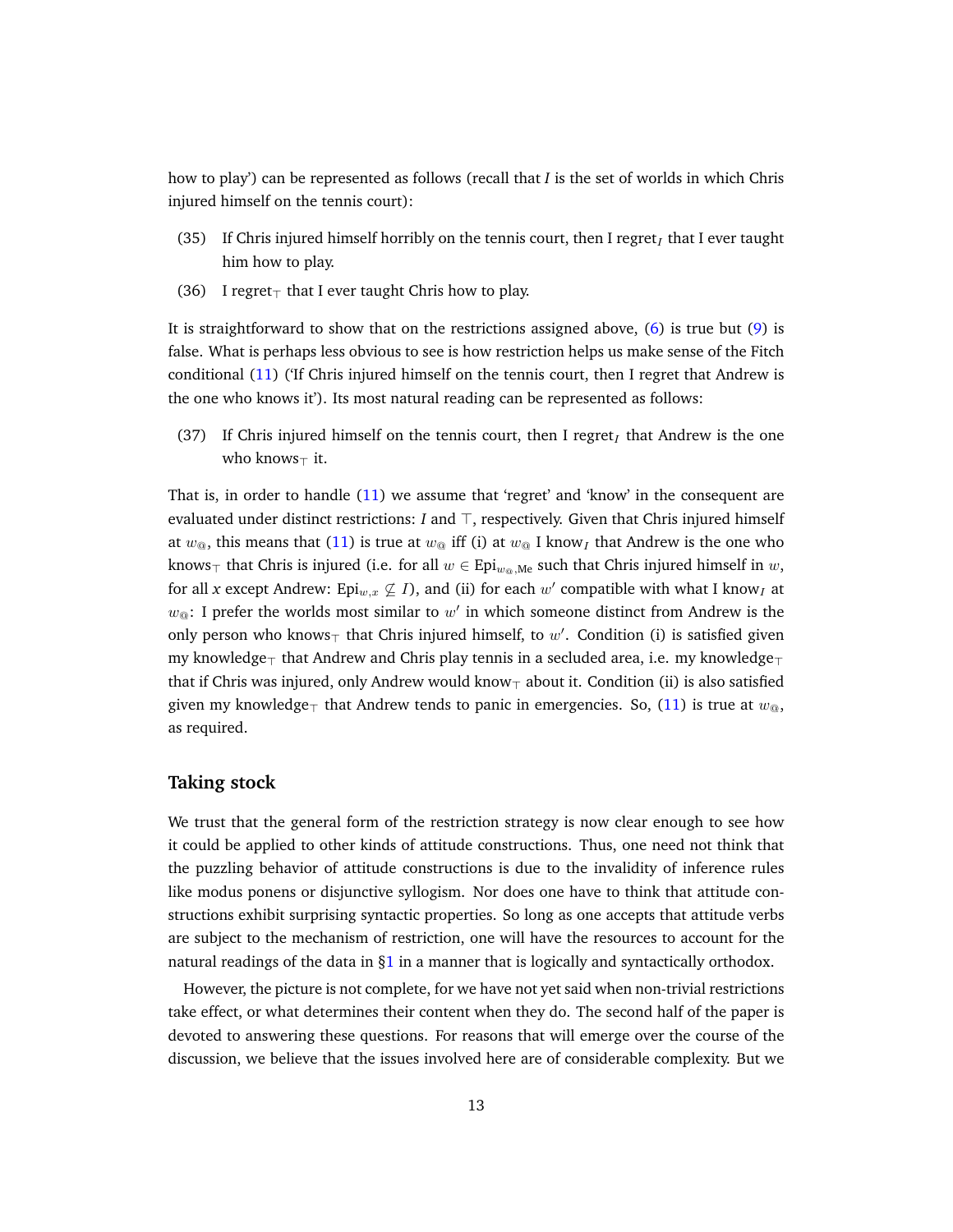also believe that one of the main contributions of the first half of this paper is that we are now in a position to understand these challenges more clearly.

In the following two sections, we formulate and motivate two conditions on non-trivial restriction. Both conditions draw on the *formal* properties of attitude constructions to constrain the availability and content of the restriction. The first condition connects the availability of non-trivial restriction to the dynamic properties of conditionals, disjunctions, and conjunctions (§[4\)](#page-13-0). The second puts constraints on the subject term of the report, as well as the tense of the attitude verb  $(\S5)$  $(\S5)$ . We argue that taken together, these restrictions provide a fairly satisfying picture of the data considered so far. (But to foreshadow what will come in §[6,](#page-23-0) it is unclear how robust these generalizations are once the scope of the inquiry expands to attitude verbs such as 'know', 'remember', and 'want'.)

# <span id="page-13-0"></span>**4 Dynamic restriction**

Recall that *I* is the set of worlds in which Chris injured himself on the tennis court, and let *D* be the set of worlds in which there are not a lot of people on the deck outside. We know that the (a) sentences take the (b) readings (in their respective contexts).

- <span id="page-13-1"></span>(38) a. If Chris injured himself horribly on the tennis court, then I regret that I ever taught him how to play.
	- b. If Chris injured himself horribly on the tennis court, then I regret<sub>I</sub> that I ever taught him how to play.
- <span id="page-13-4"></span><span id="page-13-3"></span>(39) a. I regret that I ever taught Chris how to play.
	- b. I regret $<sub>T</sub>$  that I ever taught Chris how to play.</sub>
	- (40) If Chris injured himself on the tennis court, then I regret that Andrew is the one who knows it.

If Chris injured himself on the tennis court, then I regret<sub>I</sub> that Andrew is the one who knows $<sub>+</sub>$  it.</sub>

- <span id="page-13-2"></span>(41 $\hat{a}$ . a. Either a lot of people are on the deck outside, or I regret that I didn't bring more friends.
	- b. Either a lot of people are on the deck outside, or I regret $_D$  that I didn't bring more friends.

What we want to know is *why*. That is, we want to be able to predict that when a regret report is embedded in a conditional or a disjunction, the relevant epistemic base can be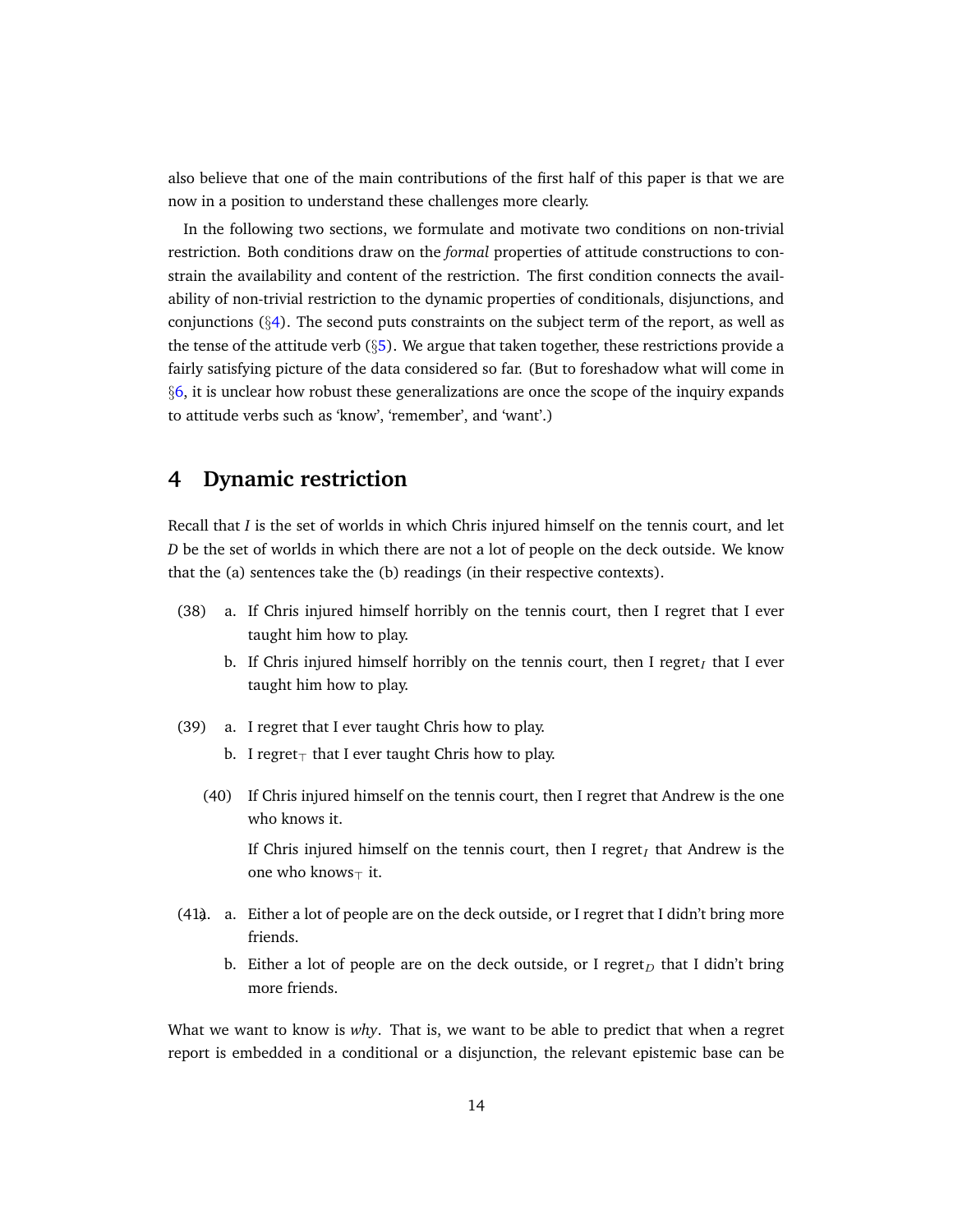non-trivially restricted; but when it is unembedded, it seems that it cannot be. Moreover, we want the embedded report to take the right restriction, e.g. the proposition expressed by the antecedent of the conditional in [\(38a\)](#page-13-1), and the negation of the first disjunct in [\(41a\)](#page-13-2). We also want the restriction to be optional in order to handle the pattern of restrictions that we find in Fitch conditionals like  $(40)$ . We will argue that a natural way of trying to achieve these results is by systematically tying restrictions to the "dynamic" properties of sentential connectives. We spell this out below.

It is commonplace to find theorists maintaining that sentential connectives have "dynamic effects". The general thought can be illustrated through the phenomenon of presupposition projection. Consider the following sentences:

- <span id="page-14-3"></span><span id="page-14-1"></span><span id="page-14-0"></span>(42) a. John stopped smoking last week.
	- b. John started smoking last year and he stopped smoking last week.
	- c. If John started smoking last year, then he's stopped smoking this year.
	- d. Either John never smoked, or he stopped smoking this year.

<span id="page-14-2"></span>[\(42a\)](#page-14-0) carries the presupposition that John used to smoke. However, none of [\(42b\)](#page-14-1)-[\(42d\)](#page-14-2) carry this presupposition. The standard explanation is that in each case, the presupposition is (dynamically) "filtered" by earlier material in the sentence. That is, the embedded, presupposition-carrying clause ('John stopped smoking') is evaluated against a background that is provided by previous parts of the relevant sentence. Since the presupposition that John used to smoke is satisfied in this enriched background, the sentence as a whole pre-supposes nothing. In [\(42b\)](#page-14-1) this background is provided by the first conjunct, i.e. the proposition that John started smoking last year; in [\(42c\)](#page-14-3) it is provided by the antecedent of the conditional (again the proposition that John started smoking last year); and in [\(42d\)](#page-14-2) it is provided by the negation of the first disjunct, i.e. the proposition that it is not the case that John never smoked, i.e. that John used to smoke.<sup>[14](#page-14-4)</sup>

Though we wish to remain neutral on how exactly these dynamic effects should be captured, and what exactly explains their presence, we believe that something in the vicinity can be used to place substantive constraints on the availability of non-trivial restriction. First, we assign clauses *dynamic propositions* as follows:

- <span id="page-14-5"></span>(43) a. DYNAMIC PROPOSITIONS
	- b. If  $\pi$  is a main clause, then  $\pi$  is assigned  $\top$ .

<span id="page-14-4"></span><sup>&</sup>lt;sup>14</sup>There is an enormous literature on these sorts of dynamic effects and how they should be modeled. The idea that the interpretation of presupposition-carrying constituents in a sentence systematically depend on earlier material essentially goes back to [Kartunnen](#page-32-13) [\(1974\)](#page-32-13) and [Stalnaker](#page-33-4) [\(1974\)](#page-33-4). This thought has been developed in both a semantic direction, e.g. [\(Heim,](#page-32-14) [1982\)](#page-32-14), [\(Beaver,](#page-32-15) [2001\)](#page-32-15), and a pragmatic one, e.g. [\(Schlenker,](#page-33-5) [2009\)](#page-33-5). [Klinedinst](#page-32-16) [& Rothschild](#page-32-16) [\(2012\)](#page-32-16) discuss such dynamic effects as they relate to a variety of constructions, e.g. modals and adverbs of quantification.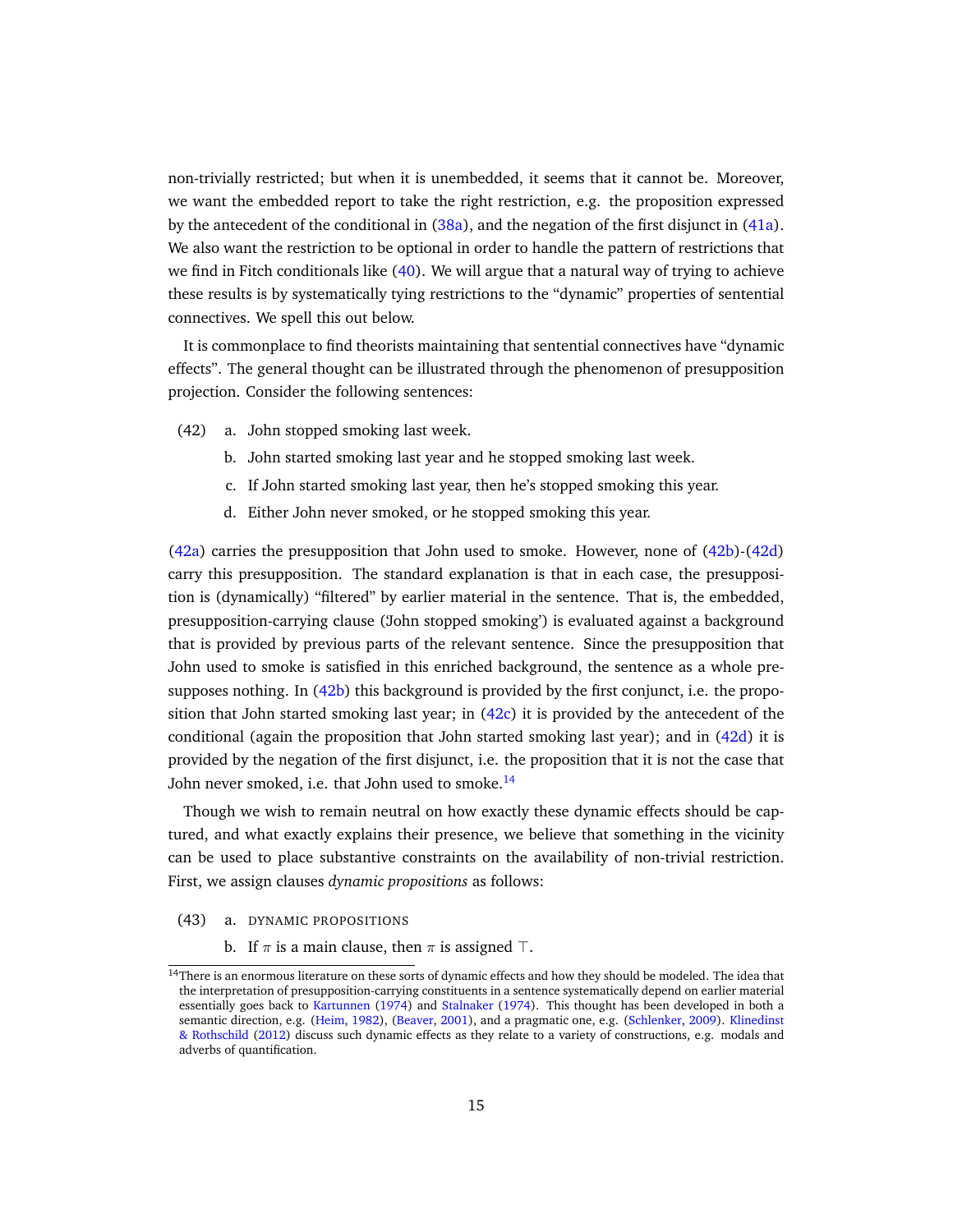<span id="page-15-0"></span>c. (i) If a conjunction  $\psi \wedge \chi$  is assigned *R*, then  $\psi$  is assigned *R* and  $\chi$  is assigned  $R \cap \llbracket \psi \rrbracket$ (ii) If a conditional  $\psi \to \chi$  is assigned *R*, then  $\psi$  is assigned *R* and  $\chi$  is assigned  $R \cap \llbracket \psi \rrbracket$ (iii) If a disjunction  $\psi \vee \chi$  is assigned *R*, then  $\psi$  is assigned *R* and  $\chi$  is assigned  $R \cap (\top - \llbracket \psi \rrbracket)$ 

Then we tie the possibility of non-trivial restriction to dynamic propositions:

(44) DYNAMIC RESTRICTION

Given a main clause  $\pi$ , and constituent *'S*  $\Phi$ s that P' of  $\pi$ :  $\Phi$  is non-trivially restricted by † only if † = the dynamic proposition assigned to '*S* Φs that P'.

In short, what DYNAMIC RESTRICTION says is that if an attitude verb ever takes a non-trivial restriction  $\dagger$  (i.e.  $\dagger \neq \top$ ), then  $\dagger$  must be equivalent to the background for interpretation that is systematically provided by previous parts of the sentence (as determined by the rule for the relevant connective).

Note that DYNAMIC RESTRICTION only allows *embedded* reports to take non-trivially restricted readings, since only embedded clauses are assigned non-trivial dynamic propositions (by [\(43b\)](#page-14-5)). This explains why, e.g., [\(39a\)](#page-13-4) ('I regret that I ever taught Chris to play tennis') is unacceptable, for its 'regret' can only be trivially restricted.

But things are different for embedded reports. For instance, by (ii) of [\(43c\)](#page-15-0), 'regret' can be be restricted by  $I$  in [\(38a\)](#page-13-1) ('If Chris injured himself on the tennis court, then I regret that I ever taught him how to play'). [\(38a\)](#page-13-1) is true when 'regret' takes this restriction. A similar result is obtained in the case of  $(41a)$ : if 'regret' is non-trivially restricted then, by (iii) of  $(43c)$ , the restriction must be D.  $(41a)$  is true when the verb takes this restriction. So, when 'regret' takes a non-trivial constraint in  $(41a)$ , the sentence is true. Thus, DY-NAMIC RESTRICTION goes some way in explaining why  $(38a)$  and  $(41a)$  take their respective readings.

What about Fitch conditionals like [\(40\)](#page-13-3) ('If Chris injured himself on the tennis court, then I regret that Andrew is the one who knows it')? Here we appeal to the fact that DYNAMIC RESTRICTION provides only a *necessary* condition on non-trivial restrictions, not a sufficient one. Even when attitude verbs are embedded, they need not take restricted readings—nontrivial restrictions are optional. This accounts for the pattern of restrictions that we find in Fitch conditionals, e.g.  $(40)$ : 'surprise' is non-trivially restricted but 'know' is not.<sup>[15](#page-15-1)</sup>

<span id="page-15-1"></span> $15$ We do not want to oversell the optionality of restriction, however. As far as we can tell, attitude constructions like [\(45\)](#page-15-2) only have false readings:

<span id="page-15-2"></span><sup>(45)</sup> ?? If Bill is on a plane to Cuba, then although I don't know that he left without saying goodbye, I am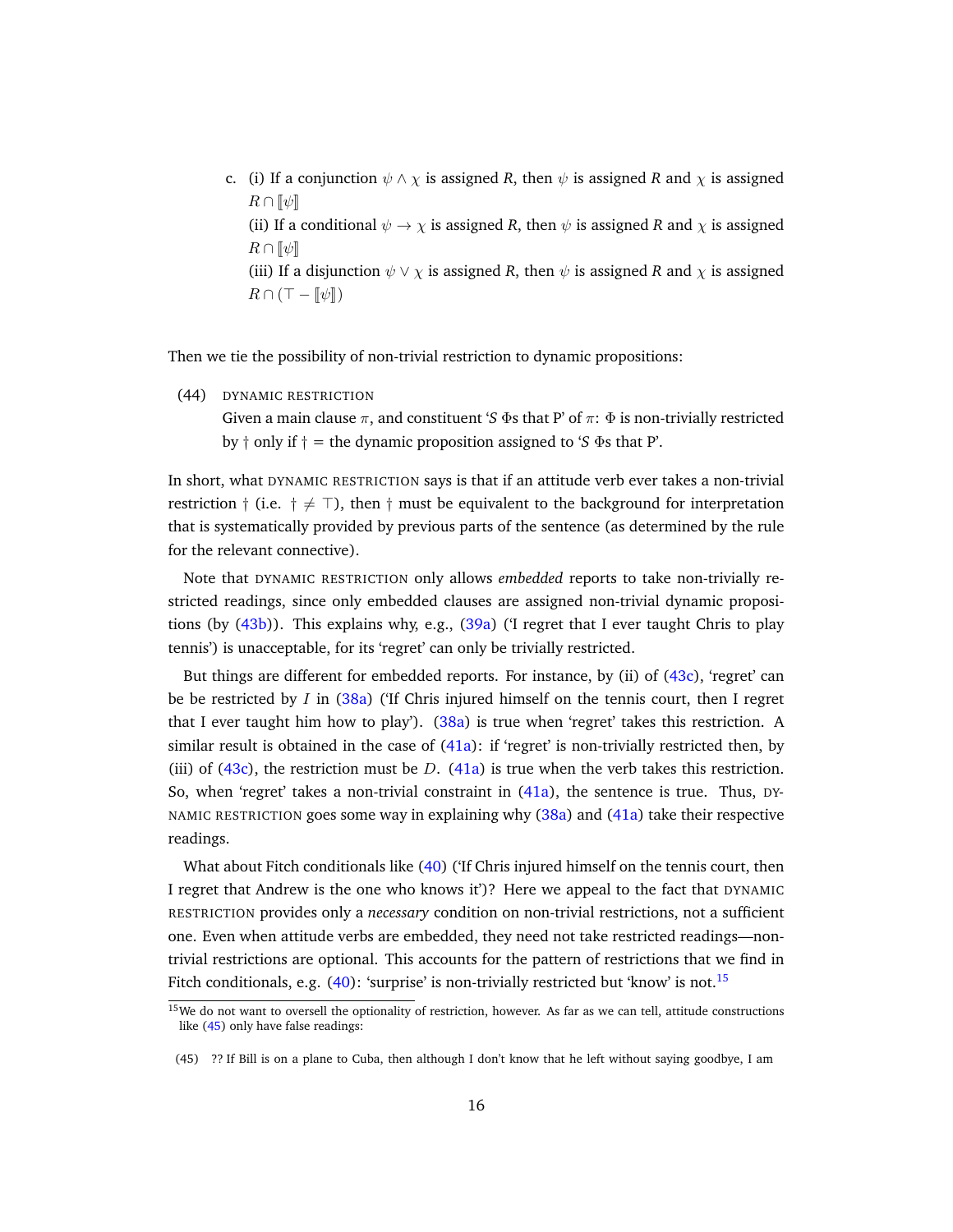Finally, it is worth observing that DYNAMIC RESTRICTION makes a striking prediction, namely that attitude constructions should exhibit order effects. For example, it predicts that 'S Φs that P' must be the *second* disjunct in a disjunction if Φ is to take a non-trivial restricted reading. As far as we can tell this prediction is indeed borne out by the data:

- (46) a. Either a lot of people are on the deck outside, or I'm surprised by how few people there are here.
	- b. Either I'm surprised by how few people there are here, or a lot of people are on the deck outside.
- (47) a. Either a lot of people are on the deck outside, or I regret that I didn't bring more friends.
	- b. ?? Either I regret that I didn't bring more friends, or a lot of people are on the deck outside.

This provides yet further support for a condition on restriction along the lines of DYNAMIC RESTRICTION. [16](#page-16-0),[17](#page-16-1)

But all that is needed for [\(45\)](#page-15-2) to have a true reading is for 'know' to take the trivial restriction while 'surprise' takes a non-trivial restriction. So perhaps the following should be added as an independent structural constraint on the workings of restriction: whenever two or more attitude verbs take the same scope in a sentence, they must all take the same restriction (be it trivial or non-trivial). Otherwise the restrictions may vary. Attitude conditionals like [\(45\)](#page-15-2) feature verbs that take the same scope; whereas Fitch conditionals feature verbs that vary in scope. Hence the difference in the availability of the non-uniform readings.

<span id="page-16-2"></span>(48) If Chris injured himself on the tennis court, then I regret that I ever taught him how to play and I'm worried that he'll never speak to me again.

Intuitively, the proposition that Chris injured himself (*I*) is a more plausible restriction for 'worried' than the proposition that Chris injured himself *and I regret<sub>I</sub>* that I taught him how to play. That is, it seems that we want to have available a *weaker* restriction than the one that DYNAMIC RESTRICTION generates. We won't provide a full solution to this problem here, but believe that it can be remedied by assigning clauses *sequences* of propositions, rather than just propositions. If this is done in the right way, the proposition that Chris injured himself will be a member of the sequence assigned to the 'worry' report in [\(48\)](#page-16-2). One can then allow attitude verbs to be optionally restricted by an element in the sequence which they are assigned.

surprised that he left without saying goodbye.

<span id="page-16-0"></span><sup>&</sup>lt;sup>16</sup>One concern with DYNAMIC RESTRICTION is that the restrictions it makes available appear to be too strong in some cases. Consider [\(48\)](#page-16-2):

<span id="page-16-1"></span><sup>17</sup>One might wonder why we have not tied the possibility of restriction to *local contexts* [\(Kartunnen,](#page-32-13) [1974;](#page-32-13) [Stal](#page-33-4)[naker,](#page-33-4) [1974;](#page-33-4) [Heim,](#page-32-14) [1982;](#page-32-14) [Schlenker,](#page-33-5) [2009\)](#page-33-5). The idea would be the following: if an attitude verb ever takes a non-trivial restriction †, then † must be equivalent to the local context of the relevant report. This proposal is similar in spirit to DYNAMIC RESTRICTION, but has the effect of strengthening the content of the restriction from the relevant dynamically supplied proposition to the intersection of that proposition and the global context in which the utterance occurs.

<span id="page-16-3"></span>One problem with this proposal stems from the fact that interlocutors may mutually presuppose something false. In this case, the context set will contain false information and can lead to unwanted restricted readings. For instance, suppose that we all come to falsely believe that Bill is on a plane to Cuba, and then start discussing how odd it is that he left so abruptly. I say [\(49\)](#page-16-3):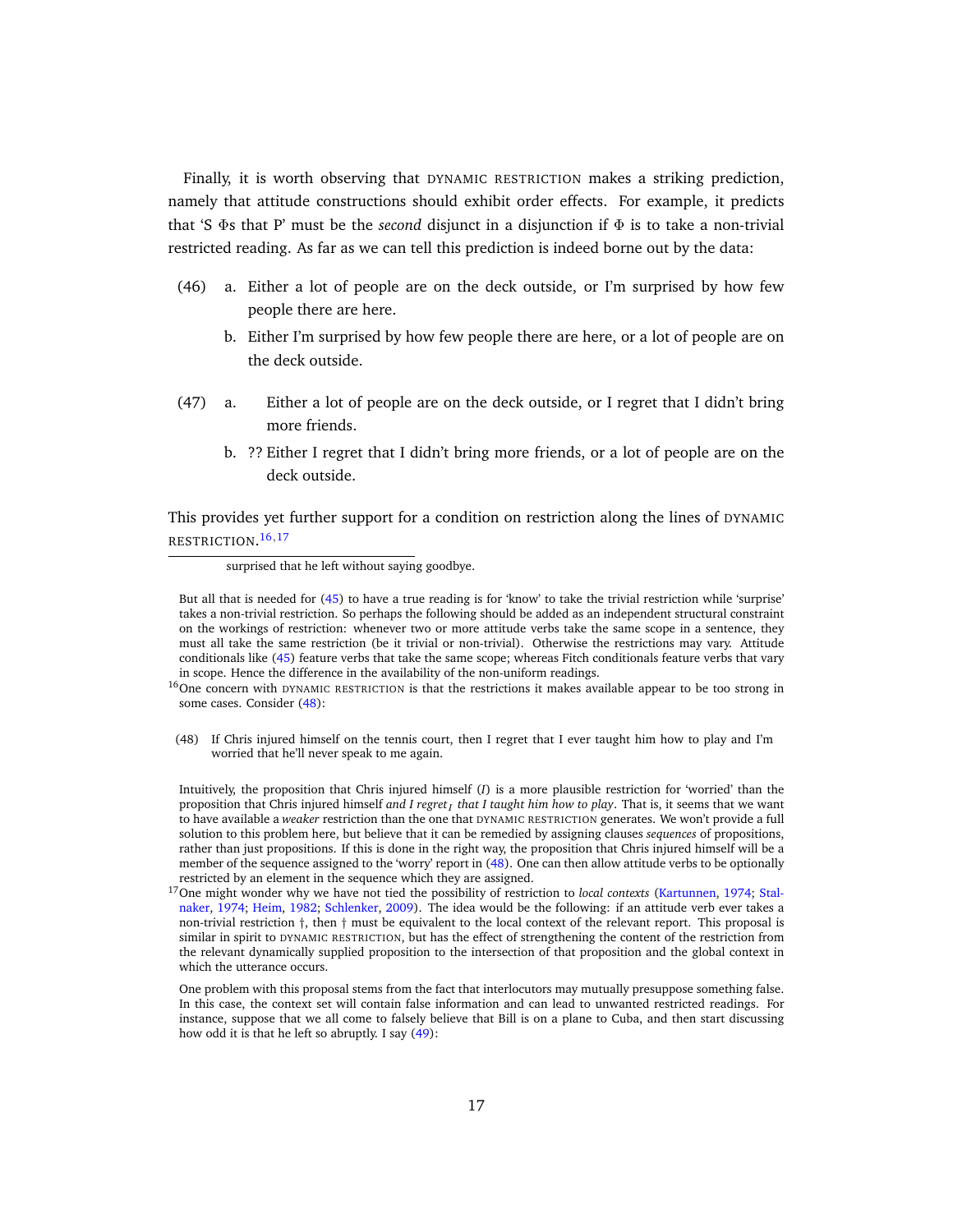# <span id="page-17-0"></span>**5 First-Present Restriction**

So far we have discussed a condition that ties the possibility of non-trivial verb restriction to the environment in which the relevant report is embedded. Now we consider a condition that ties restrictions to the form of the attitude report itself.

### **5.1 Motivating the condition**

Attentive readers may have noticed that the attitude reports under consideration have invariably been stated in the present tense using a first-person pronoun. This is no coincidence. The phenomenon of verb restriction is in general much easier to get when the attitude reports have these properties. Consider speeches like the following:  $18$ 

- <span id="page-17-3"></span>(50) ?? I'm sleepy and Bill believes I'm sleepy.
- <span id="page-17-4"></span>(51) ?? It's raining and I was surprised it was going to rain today.<sup>[19](#page-17-2)</sup>

If the only constraint on restriction was DYNAMIC RESTRICTION, then [\(50\)](#page-17-3) would have a true reading so long as it is merely *compatible* with what Bill believes (in the normal sense) that I am sleepy. But this is clearly not right. If we know that for all Bill believes (in the normal sense) I am wide awake, then [\(50\)](#page-17-3) seems only to have false readings. Likewise for [\(51\)](#page-17-4): given only DYNAMIC RESTRICTION, the mere compatibility of my past knowledge state with the proposition that it would be raining today would be enough to make possible true, restricted readings of  $(51)$ . But it seems only to have false readings.

These asymmetries in person and tense and can be seen in conditional and disjunctive attitude constructions as well.<sup>[20](#page-17-5)</sup> Note that the past and future tense versions of  $(1)$  are

<sup>(49)</sup> I am surprised that Bill left without saying goodbye.

[<sup>\(49\)</sup>](#page-16-3) only has a false reading (since the complement is false). However, the local context for the report *C* (i.e. the global context) contains false information that is not included in the epistemic states of the interlocutors, namely that Bill is on a plane to Cuba. This means that if 'surprise' in [\(49\)](#page-16-3) is restricted by *C*, this will have a non-trivial effect. Specifically, it should be possible for 'surprise' in [\(49\)](#page-16-3) to take a reading on which it is restricted by the proposition that Bill is on a plane to Cuba. But in that case, [\(49\)](#page-16-3) should have a true reading, much in the same way that [\(1\)](#page-1-0) ('If Bill is on a plane to Cuba, then I am surprised that he left without saying goodbye') has a true reading when 'surprise' in the consequent is restricted by the proposition expressed by the antecedent. In short, identifying restrictions with local contexts is problematic because the context set can potentially carry unwanted information. Thanks to an anonymous reviewer for bringing out this worry with the proposal.

<span id="page-17-1"></span><sup>18</sup>We also consider sentences of the form 'P and S Φs that Q' to be attitude constructions, namely *attitude conjunctions*.

<span id="page-17-2"></span> $19$ To be clear, [\(50\)](#page-17-3)-[\(51\)](#page-17-4) can have true readings. Our claim is only that these sentences cannot be read like the other attitude constructions discussed so far.

<span id="page-17-5"></span> $^{20}$ Thus, one should not take [\(50\)](#page-17-3)-[\(51\)](#page-17-4) to show that the phenomenon of verb restriction only arises in attitude conditionals and disjunctions. Notice as well that although [\(3\)](#page-1-2) ('I am surprised that Bill left without saying goodbye') is intuitively false in the context of *Bill's Holiday*, the following disjunction of conjunctions is intuitively true:

<span id="page-17-6"></span><sup>(52)</sup> Either Bill is on a plane to Cuba and I'm surprised that he's left without saying goodbye, or he's at home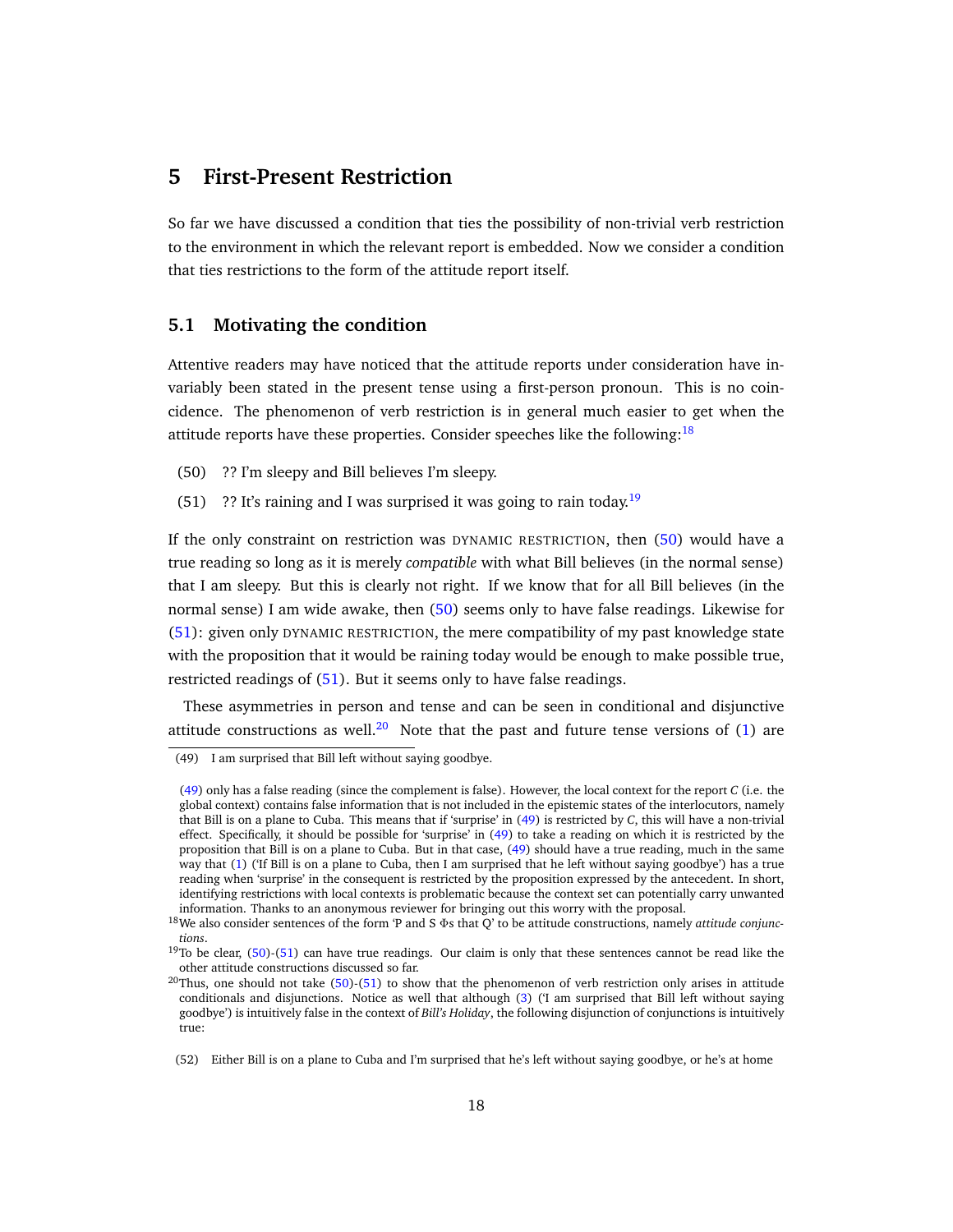#### unacceptable:

- <span id="page-18-1"></span><span id="page-18-0"></span>(53) a. ?? If Bill is on a plane to Cuba, then I *was* surprised that he left without saying goodbye.
	- b. ?? If Bill is on a plane to Cuba, then I *will be* surprised that he left without saying goodbye.

[\(53a\)](#page-18-0)-[\(53b\)](#page-18-1) seem false, or at the very least unassertable. And to the extent that we can get ourselves in a context where either seems true, such a context seems inevitably to be one in which 'surprise' takes its normal reading. For instance, if Bill is on a plane to Cuba and, e.g., [\(53b\)](#page-18-1) is true, then it does seem to follow that I *will* be surprised (in the normal sense) that he left without saying goodbye.

The same is true (*mutatis mutandis*) of [\(54\)](#page-18-2)-[\(55\)](#page-18-3) in the context of *Party*:

- <span id="page-18-2"></span>(54) ?? Either a lot of people are on the deck outside, or I was surprised that there would be so few people here.
- <span id="page-18-3"></span>(55) ?? Either a lot of people are on the deck outside, or I will regret not inviting more people.

In each case the disjunction either seems clearly false, or to be an expression of uncertainty about which normal attitudes I have had or will have.

With regard to the issue of person, suppose we add the following detail to *Bill's Holiday*: we know that Amy, who is currently somewhere very far away, is just like us with respect to her expectations about and knowledge of Bill's travel plans. In this context the following strike us as unassertable:

- <span id="page-18-5"></span><span id="page-18-4"></span>(56) a. ?? If Bill is on a plane to Cuba, then Amy is surprised that he left without saying goodbye.
	- b. ?? Either Bill is on a plane to Cuba, or Amy is pleased that he is still at home.

Again, the inference in each case is that Amy has some special information about Bill's whereabouts. But since it's part of the setup of the case that she is as ignorant about his whereabouts as we are, [\(56a\)](#page-18-4)-[\(56b\)](#page-18-5) seem only to have false readings.

We take the above observations to provide a strong *prima facie* case for the following constraint on non-trivial restriction:

(57) FIRST-PRESENT (FP) RESTRICTION

If Φ is non-trivially restricted by † in '*S* Φs that P', then *S* is a first-person pronoun and  $\Phi$  is in the present tense.

as expected and I'm happy that I'll get to see him this evening.

But [\(52\)](#page-17-6) would be false if 'surprise' and 'happy' could only take their normal readings.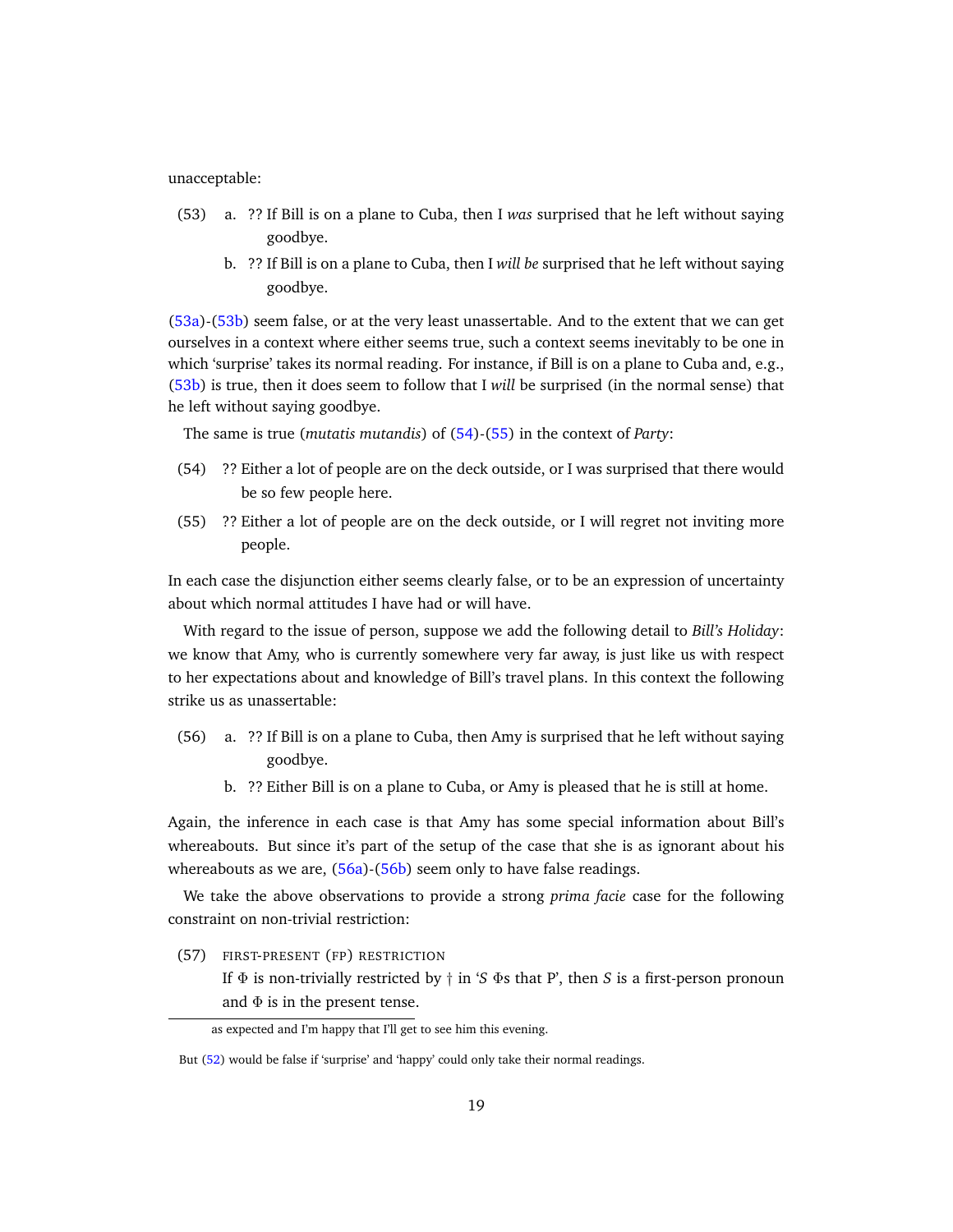It seems to us difficult to deny that restricted readings of embedded attitude verbs are easier to come by when they meet the requirements of FP RESTRICTION. However, unlike DYNAMIC RESTRICTION—which for the kinds of verbs considered so far in the paper seems to face few counterexamples—there are a variety of attitude constructions that make trouble for FP RESTRICTION. As such, we are unsure whether FP RESTRICTION should be taken to be a full-blooded constraint on the presence of non-trivial restriction, or merely a reliable generalization. The remainder of this section discusses two of these problematic cases, as well as some possible defensive moves available to those who would like to treat FP RESTRICTION as a genuine constraint on restriction.

### **5.2 Some problems for the condition**

The first putative counterexample concerns "echoing" uses of attitude constructions.<sup>[21](#page-19-0)</sup> These arise when some subject, *S*, utters a present tense attitude construction in the firstperson—say 'If P, then I Φ that Q'—and then someone who overhears *S*'s speech echoes it in the third-person. So, for example: Amy asserts [\(1\)](#page-1-0) ('If Bill is on a plane to Cuba, then I am surprised that he left without saying goodbye'); we overhear it; then one of us asserts [\(56a\)](#page-18-4) ('If Bill is on a plane to Cuba, then Amy is surprised that he left without saying goodbye'). In these circumstances [\(56a\)](#page-18-4) seems mostly fine, even when it is also salient to us that Amy's evidence concerning Bill's whereabouts is as impoverished as ours is. This seems to provide evidence that third-personal attitude constructions like [\(56a\)](#page-18-4) sometimes take restricted readings, and thus that FP RESTRICTION constraint is false.

The second putative counterexample, due to an anonymous reviewer, concerns cases such as the following:

- <span id="page-19-1"></span>(58) If Weyland Corporation's earnings miss expectations, the stock price will fall and our financial advisor is of the opinion that we should buy.
- <span id="page-19-2"></span>(59) If the bell rings, then the person who Bob suspects is at the door is Steve.

We share the reviewer's judgment that these sentences can have true readings even when (i) it is not assumed that the subject of the embedded report knows whether the antecedents of the conditionals are true, and (ii) it seems like such knowledge should be required for the embedded belief report to be true. Moreover, the anti-wide-scoping arguments of  $\S$ [2](#page-5-0) apply just as well to [\(58\)](#page-19-1)-[\(59\)](#page-19-2), so it is not plausible in either case that the doxastic is taking scope over the entire conditional. There is thus reason to think [\(58\)](#page-19-1)-[\(59\)](#page-19-2) exhibit the phenomenon of restriction, and thus that FP RESTRICTION is not true in full generality.

We are not entirely sure what to make of echoing uses of attitude constructions, or conditionals such as [\(58\)](#page-19-1)-[\(59\)](#page-19-2). They may well be genuine counterexamples to FP RESTRICTION.

<span id="page-19-0"></span> $^{21}$ Thanks to Harvey Lederman and an anonymous reviewer for bringing such cases to our attention.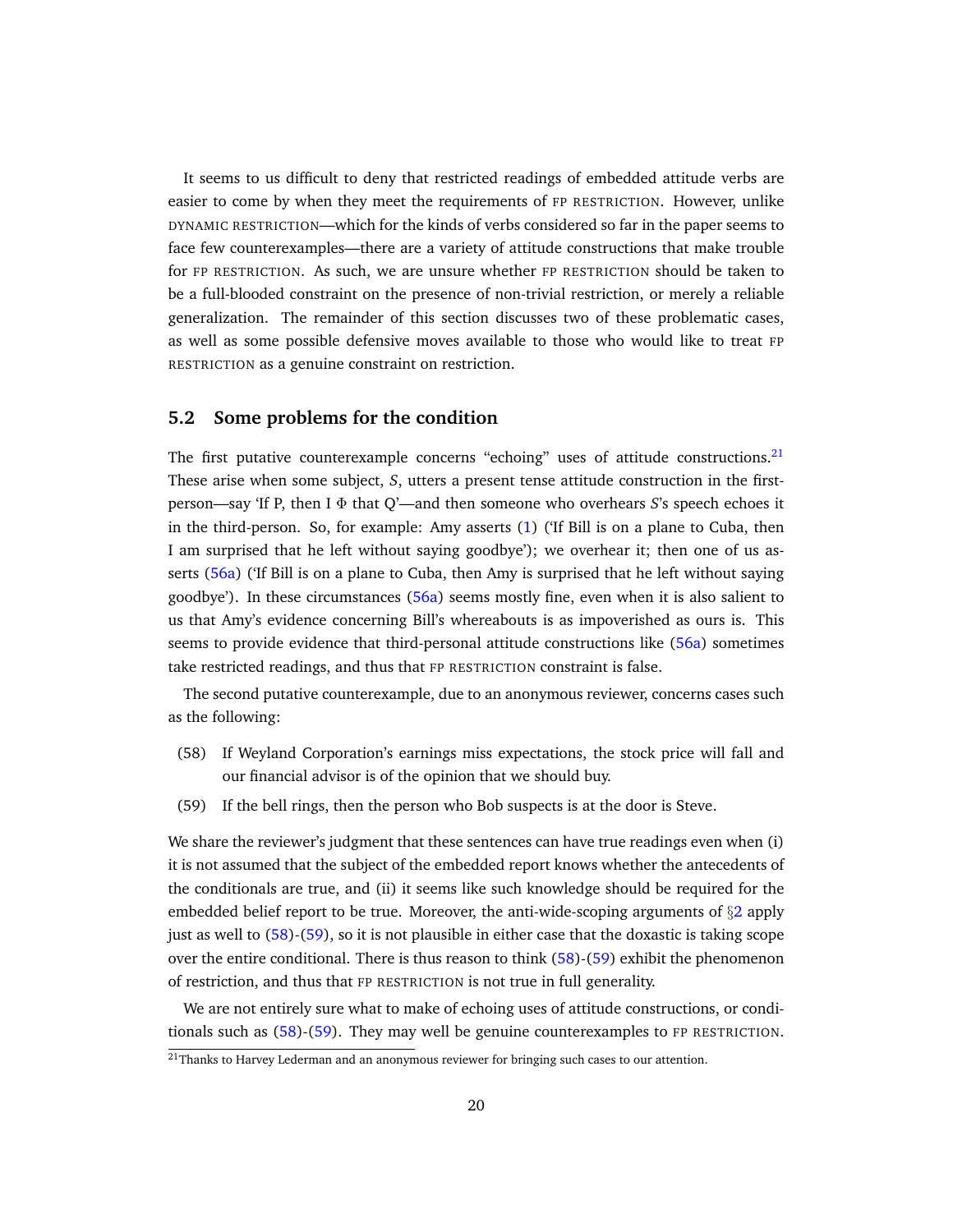But there are also things that can be said in defense of the condition. Regarding echoing uses, it is worth observing that though one can hear a conditional such as [\(56a\)](#page-18-4) sounding okay in these circumstances, just about any echoed speech can be made to sound okay, no matter its content. For example: suppose Amy is not part of our conversation, but we have an audio recording of her confidently uttering 'I know Oswald didn't shoot Kennedy'. If delivered in the right way, an utterance of 'Amy knows Oswald didn't shoot Kennedy' would seem just fine. But it is clear that the function of the report is "quasi-quotational", rather than straightforwardly assertoric. Perhaps something similar is driving the acceptability judgments involving echoing uses of third-personal attitude constructions.

As for the third-personal doxastic attitude conditionals such as [\(58\)](#page-19-1) and [\(59\)](#page-19-2), they seem to bear a similarity to the phenomenon of so-called "ultra-liberal" de re attitude reporting [\(Pryor](#page-33-6) [2004;](#page-33-6) [Recanati](#page-33-7) [2012;](#page-33-7) Blumberg & Holguín [2018\)](#page-32-17). This is when a subject who holds the purely general belief that all Fs are G can, in some contexts, be appropriately ascribed the particular belief that *o* is G, for some *o* that is in fact F. Importantly, this can happen even when it is known to the ascriber that, intuitively speaking, the subject of the report does not know that *o* is F, or even that *o* exists. For a concrete example of the phenomenon, consider [\(60\)](#page-20-0) in the following scenario:

*Coach*: Ann is a six-year-old girl whom Pete, an expert in tennis pedagogy, has never met and whose existence he is unaware of. Pete believes that every sixyear-old can learn to play tennis in ten lessons. Jane, Ann's aunt, is aware of Pete's feelings on the matter. Jane wants to encourage Ann's father, Jim, to sign Ann up for tennis lessons, so in conversation with Jim she asserts the following:

<span id="page-20-0"></span>(60) Pete believes Ann can learn to play tennis in ten lessons.[22](#page-20-1)

Ultra-liberal reports have not received much attention in the literature, and to the extent that they have, most all of it has been focused on their unembedded uses. But ultra-liberal attitude reports also have embedded uses. For instance: suppose we don't know whether Ann is a six-year-old, but we do know that Pete believes all six-year-olds can learn to play tennis in ten lessons. We could then assert:

<span id="page-20-2"></span>(61) If Ann is six years old, then Pete believes that she can learn to play tennis in ten lessons.

What is the significance of ultra-liberal attitude reporting as regards third-personal doxastic attitude constructions like [\(58\)](#page-19-1) and [\(59\)](#page-19-2), and FP RESTRICTION? Here are two hypotheses about the relationship between ultra-liberalism and restriction: (i) the former is just an instance of the latter; or (ii) the phenomena are fundamentally distinct. If (i) holds, then

<span id="page-20-1"></span> $22$ This example is essentially from [\(Recanati,](#page-33-7) [2012,](#page-33-7) p.152).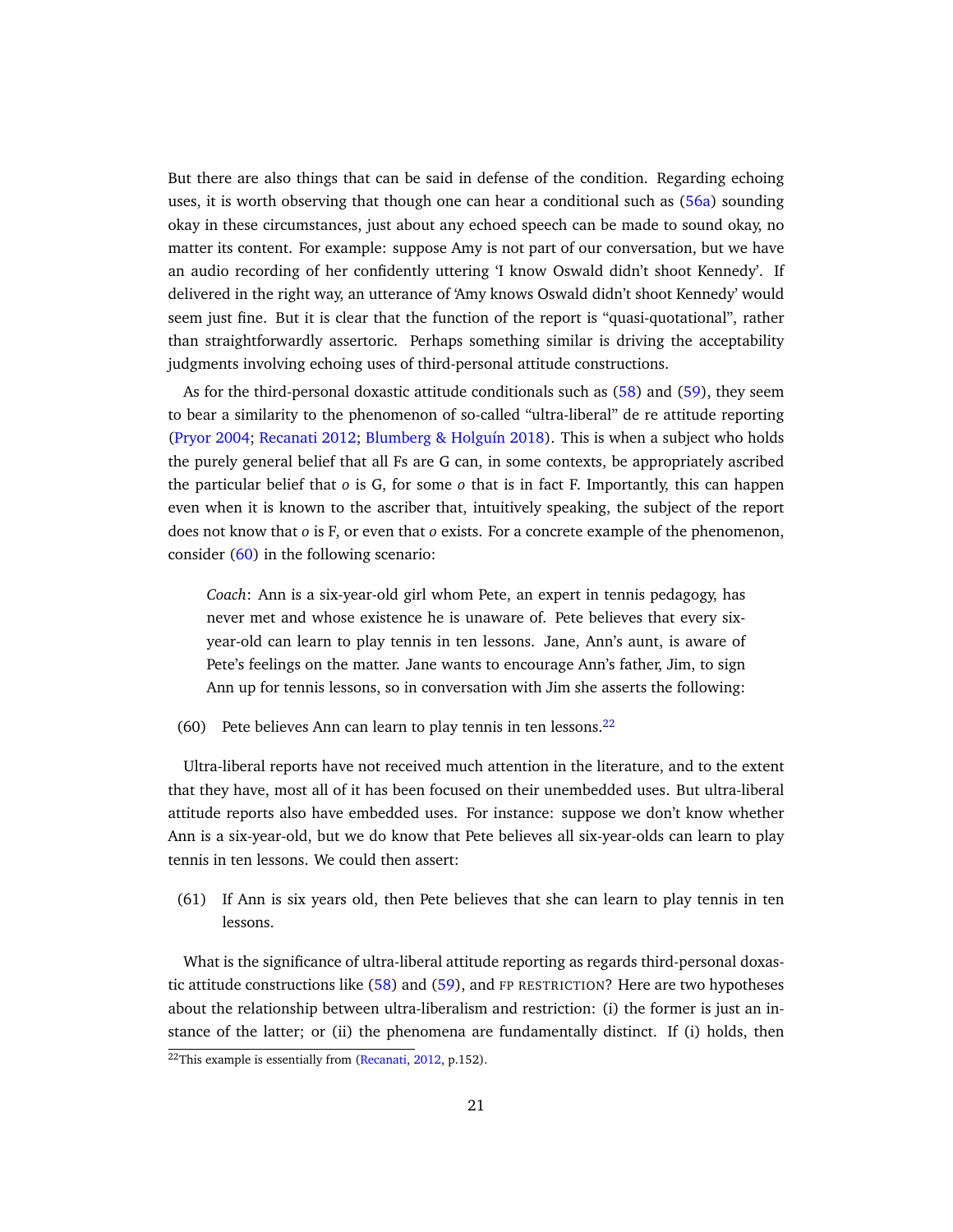given the acceptability of third-personal ultra-liberal reports like [\(60\)](#page-20-0) and [\(61\)](#page-20-2), FP RESTRIC-TION is inadequate as a general constraint on the availability of non-trivial restriction—at least for doxastic attitude constructions. In fact, the acceptability of unembedded ultraliberal attitude reports like [\(60\)](#page-20-0) would then be a problem for DYNAMIC RESTRICTION as well. On the other hand, if (ii) holds, constructions such as [\(58\)](#page-19-1) and [\(59\)](#page-19-2) pose a problem for FP RESTRICTION only if they involve restriction, and are not instances of (embedded) ultra-liberalism.

Though we lack the space to give the issue the full attention it deserves, we believe there are some *prima facie* considerations in favor of (ii), the thesis that ultra-liberalism and restriction are actually distinct phenomena. One consideration is that an ultra-liberal report like [\(60\)](#page-20-0) can be acceptable even when it is known to us, for reasons better or worse, that Pete is sure that Ann is a five-year-old (but still holds the belief that all six-year-olds can learn to play tennis in ten lessons). If in circumstances such as these we were to try to restrict Pete's belief set by the proposition that Ann is a six-year-old, the result would be the empty set. It would then hold trivially that for any proposition, every world in Pete's restricted belief set would be one in which that proposition is true. As such, we would expect *any* belief ascription with Pete as subject to be acceptable since it will be trivially true, e.g. 'Pete believes no six-year-old can learn to play tennis in ten lessons'. Clearly this is not what we find.

Another consideration against identifying ultra-liberalism with restriction is that it is significantly harder to find acceptable ultra-liberal reports involving *factive* attitude verbs. Even if we know that Pete knows that no two-year-old can learn to play tennis in ten lessons, unless we have reason to believe that Pete also knows our friend's two-year-old Little Jimmy's age, it is hard to hear a true reading of the relevant ultra-liberal knowledge report. By contrast, restriction does not seem to discriminate between factive and non-factive attitude verbs.

So, supposing we take these arguments to show that ultra-liberalism and restriction are indeed distinct phenomena, the argument against FP RESTRICTION from [\(58\)](#page-19-1) and [\(59\)](#page-19-2) is sound only if they are instances of the latter rather than the former. But there is a straightforward story on which this is not the case. Let us focus on [\(58\)](#page-19-1) ('If Weyland Corporation's earning miss expectations, the stock price will fall and our financial advisor is of the opinion that we should buy'). It is natural to suppose that our financial advisor holds a general belief to the effect that one should buy stock in any company that bears the rough financial profile of Weyland Corporation and misses expectations. But since we don't know whether Weyland Corporation will miss expectations, we can't yet say that our advisor thinks we should buy. Still, we can say that *if* it misses expectations, then our advisor thinks we should buy. Hence  $(58)$ <sup>[23](#page-21-0)</sup> Importantly, however, if we were to discover that Weyland Corporation in

<span id="page-21-0"></span><sup>23</sup>The same points apply *mutatis mutandis* to [\(59\)](#page-19-2). In this case we know Bob holds the general belief that any door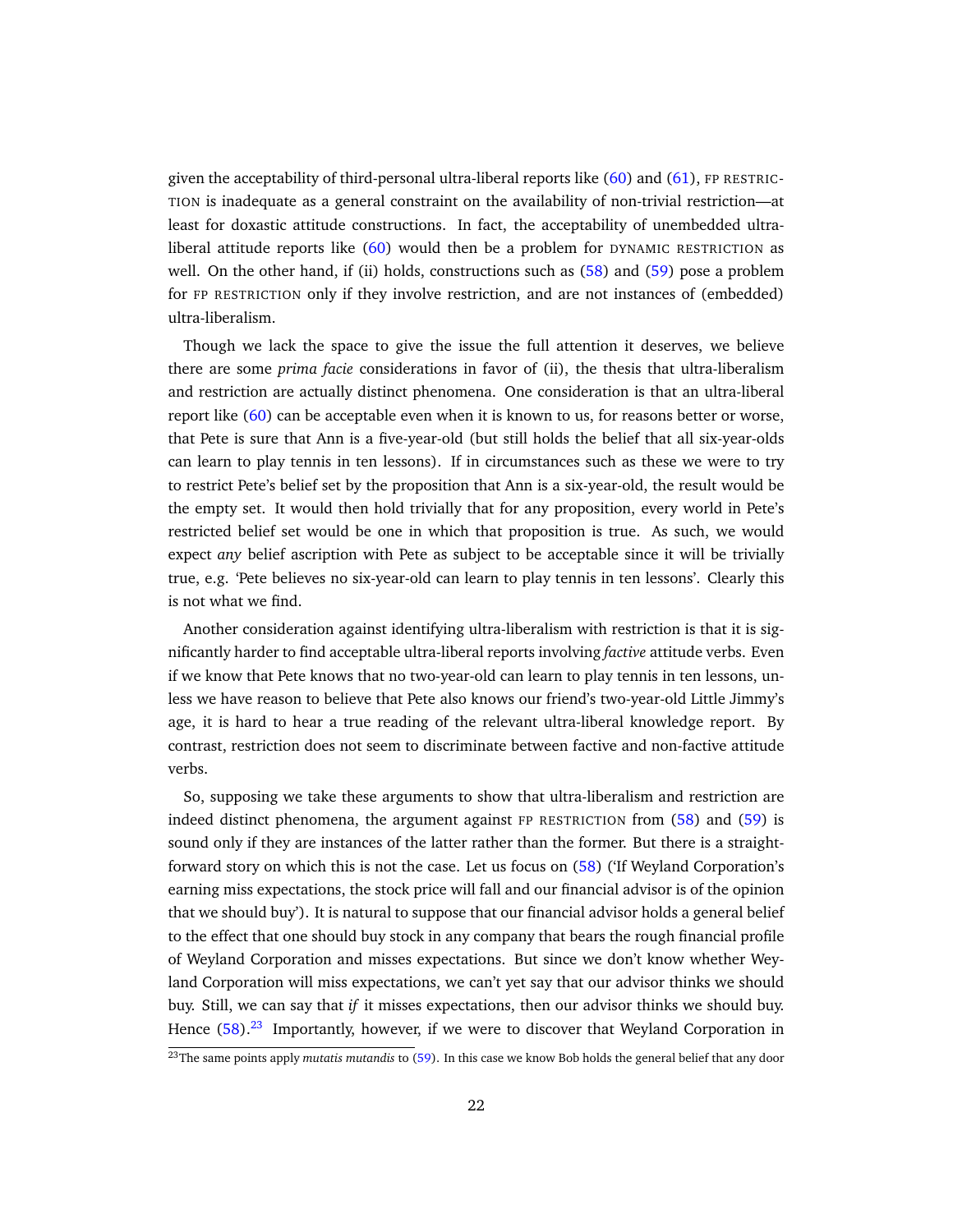fact missed expectations, we *would* be able to felicitously assert 'Our financial advisor thinks we should buy' outright—even if we knew that our financial advisor had no idea whether Weyland Corporation had in fact missed expectations. [\(58\)](#page-19-1) thus appears to have many of the hallmarks of an embedded ultra-liberal attitude report.

#### **Taking stock**

Setting aside these points against echoing uses of attitude constructions and conditionals such as [\(58\)](#page-19-1) and [\(59\)](#page-19-2), we do not want to oversell our position here. We are attracted to FP RESTRICTION for a wide variety of attitude verbs, and think there are moves that could to be made to explain away some of the recalcitrant uses considered in this section. But we are reticent to claim anything stronger than that. $^{24}$  $^{24}$  $^{24}$ 

In fact, we are now about to argue that there are other attitude constructions that present decisive looking counterexamples to FP RESTRICTION, and thus that it can't be a general constraint on the availability of restriction. However, we are also about to argue that these attitude constructions present equally decisive looking counterexamples to DYNAMIC RESTRIC-TION. So although it might appear that this section's tentative defense of FP RESTRICTION is in vain, there is an interesting backup position that isn't threatened by the next section's examples. It is the position that FP RESTRICTION and DYNAMIC RESTRICTION stand and fall together. That is to say, for certain attitude verbs, e.g. emotive factives, non-trivial restriction requires the satisfaction of both FP RESTRICTION and DYNAMIC RESTRICTION, while for other attitude verbs neither is required. It is ultimately out of interest in this thesis that we take seriously the question of whether FP RESTRICTION is robust for the attitude verbs under consideration so far.

bell ringings (in the relevant location/timeframe) will be caused by Steve.

<span id="page-22-0"></span> $^{24}$ There is another potential class of counterexamples to FP RESTRICTION, albeit one that requires only a (relatively) superficial revision of the condition. The basic idea is that the proper form of the restriction isn't to first-person subject terms, but to *interlocutor*-denoting subject terms. Cases like the following are the motivation. Suppose Andrew and Jane are our interlocutors in *Bill's Holiday*, then [\(62\)](#page-22-1)-[\(63\)](#page-22-2) are felicitous:

<span id="page-22-1"></span><sup>(62)</sup> [Gesturing towards Andrew] If Bill is on a plane to Cuba, then I bet you are also surprised he left without saying goodbye.

<span id="page-22-2"></span><sup>(63)</sup> If Bill is on a plane to Cuba, then I bet Jane also thinks that Bill didn't tell any of us he would be leaving.

However, barring echoing uses [\(63\)](#page-22-2) is still unacceptable if Jane is far away and not part of our conversation. If this is correct, then perhaps the relevant constraint should be formulated as follows:

<sup>(64)</sup> INTERLOCUTOR-PRESENT RESTRICTION If Φ is non-trivially restricted by † in '*S* Φs that P', then *S* denotes an *interlocutor* and Φ is in the present tense.

FP RESTRICTION would then just be a special instance of the broader condition on restriction.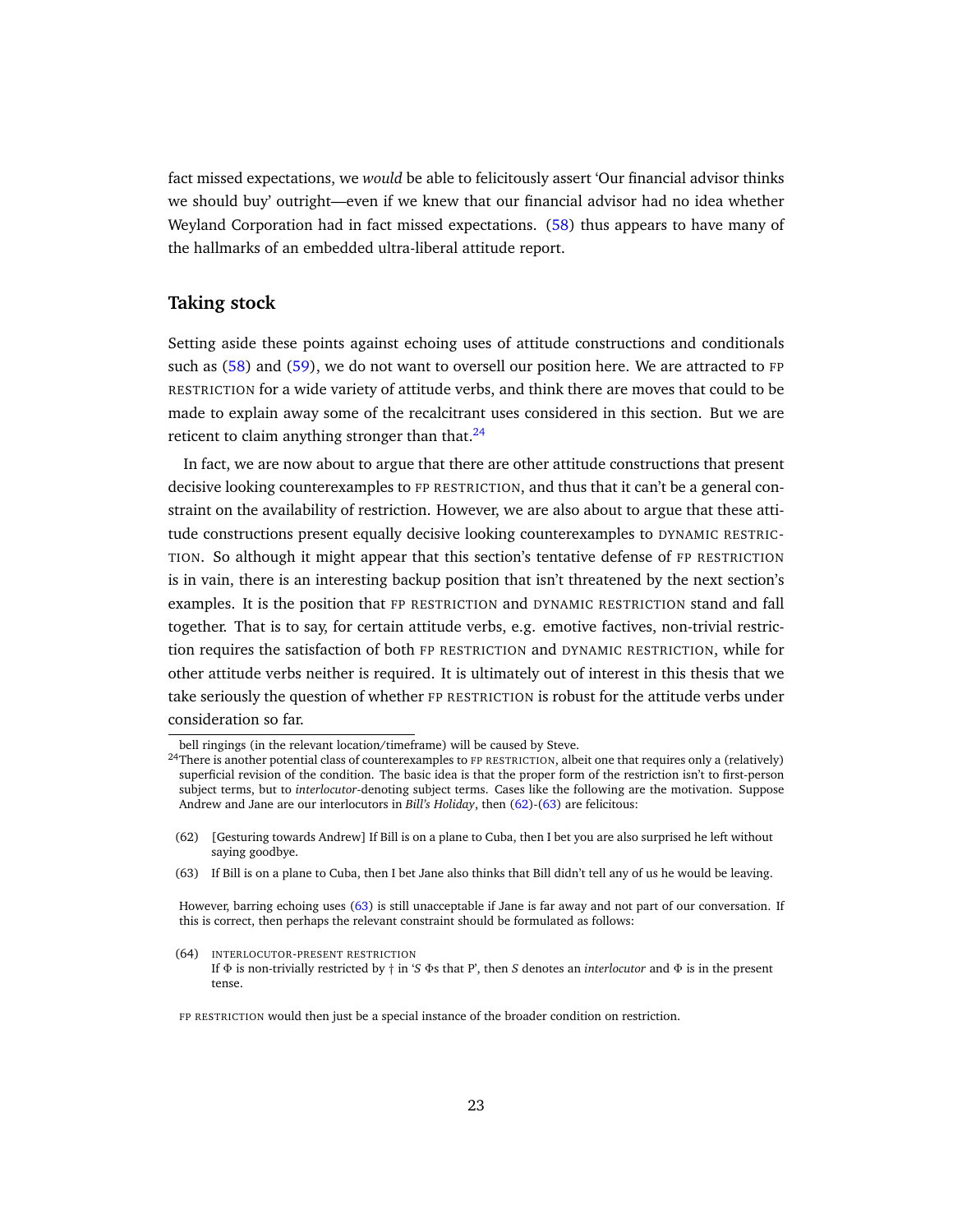# <span id="page-23-0"></span>**6 Some (especially) puzzling cases**

This section examines the embedding properties of evidential factives such as 'know' and 'remember', and the desire verb 'want'. We argue that despite the discussion in the previous sections, neither DYNAMIC RESTRICTION nor FP RESTRICTION seems to hold for these expressions. The question of what to make of the apparent divergence in the availability of restricted readings between these verbs and the other verbs previously considered is then addressed in [§7.](#page-28-0)

We will take evidential factives to be verbs like 'know', 'remember', 'see', 'can hear', and 'can tell'.<sup>[25](#page-23-1)</sup> We believe they display the same sort of puzzling behavior exhibited by the attitude constructions of [§1.](#page-0-0) For instance, consider the following case from  $Holguín$  [\(2018\)](#page-32-18):

*Memory Experiment*: Joan and Megan are participating in a trial of a drug whose primary effect is to swamp its subject with an extraordinary number of fake "memories" of the events of the past 24 hours. One of the subjects will get the drug, while the other will get a placebo. Who gets which is determined by a coin-flip whose result is known only to the experimenters.

During the experiment Joan and Megan are both (separately) asked 'Do you remember what you ate for dinner yesterday?' Joan appears to remember that she ate fish; Megan appears to remember that she ate spaghetti. As a matter of fact it was Joan who got the placebo and Megan who got the drug. Only Joan's memory is genuine.

Putting ourselves in Joan's shoes, the following familiar looking attitude constructions are perfectly natural:

- <span id="page-23-2"></span>(65) If I got the placebo, then I remember what I ate for dinner last night.
- (66) Either I got the drug, or I remember what I ate for dinner last night.

So to do the following less familiar ones:

- (67) I might remember what I ate for dinner last night; it depends on whether I got the placebo or the drug.
- (68) One of us remembers what she ate for dinner last night.

And, strikingly, knowing that Joan got the placebo, the experimenters may felicitously assert things like:

<span id="page-23-1"></span> $^{25}$ Like emotive factives, evidential factives are knowledge entailing (or presupposing). But unlike emotive factives, the extra component is something evidential rather than emotive. Where emotive factives convey the subject's feelings about the known proposition, evidential factives convey its etiology. We take 'know' to be an evidential factive whose evidential component is trivial.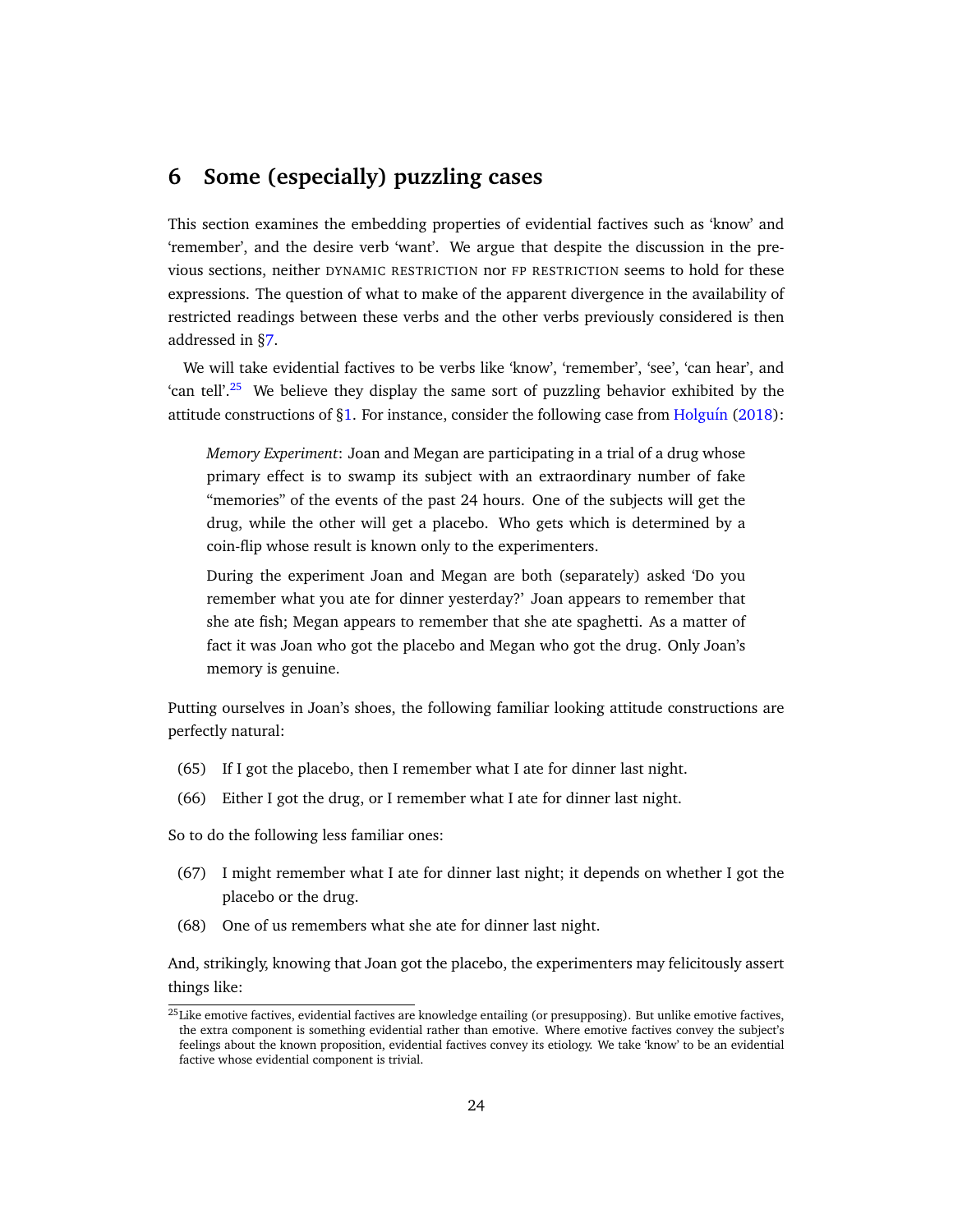<span id="page-24-4"></span>(69) Joan remembers what she ate for dinner last night.

These uses of 'remember' seem to be puzzling in just the same way the uses of 'surprise', 'regret', 'thinks', etc., of [§1](#page-0-0) are. Intuitively Joan doesn't *know* what she had for dinner last night—at least not in anything like the normal sense of 'know'—so it's unclear how she could *remember* it in anything like the normal sense either.<sup>[26](#page-24-0)</sup>

The same phenomenon arises with 'know' itself (this case is also from  $Holguín$  [\(2018\)](#page-32-18)):

*History Exam*: Peggy and Pete are students in History 101. In preparation for the multiple-choice final exam, both have purchased and subsequently memorized answer sheets from their corrupt teaching assistant Roger. However, moments before the exam Roger shares an unfortunate discovery: due to his ineptitude, one of Peggy or Pete was given answers to an entirely different exam, and he doesn't know who it was. But he does know that the two answer sheets happen to disagree on the answer to every single question.

Question 5 of the exam is: 'In what year did the Berlin Wall fall?' The possible answers are a: 1984, b: 1989, c:1991, and d: 1993. Peggy's answer sheet says b. Pete's says c. Peggy is thus the one with good answers.

Putting ourselves in Peggy's shoes, the following familiar looking attitude constructions are perfectly natural:

- <span id="page-24-2"></span>(71) If my answer sheet is good, then I know what the answer to question 5 is.
- (72) Either my answer sheet is bad, or I know what the answer to question 5 is.

So too are the less familiar ones:

- <span id="page-24-5"></span>(73) I might know what the answer to question 5 is; it depends on whether I got the good answers.
- <span id="page-24-6"></span>(74) One of us knows what the answer to question 5 is. (I hope it's me.)

And supposing Roger the TA eventually discovers that it was Peggy who got the good answers, it is fine for him to assert things like:

<span id="page-24-3"></span>(75) Peggy knows what the answer to question 5 is.

<span id="page-24-0"></span><sup>&</sup>lt;sup>26</sup>Evidence that 'remember' is knowledge entailing is provided by the badness of conjunctions such as [\(70\)](#page-24-1):

<span id="page-24-1"></span><sup>(70)</sup> ?? Although I don't know what I had for dinner last night, I do remember what I had for dinner last night.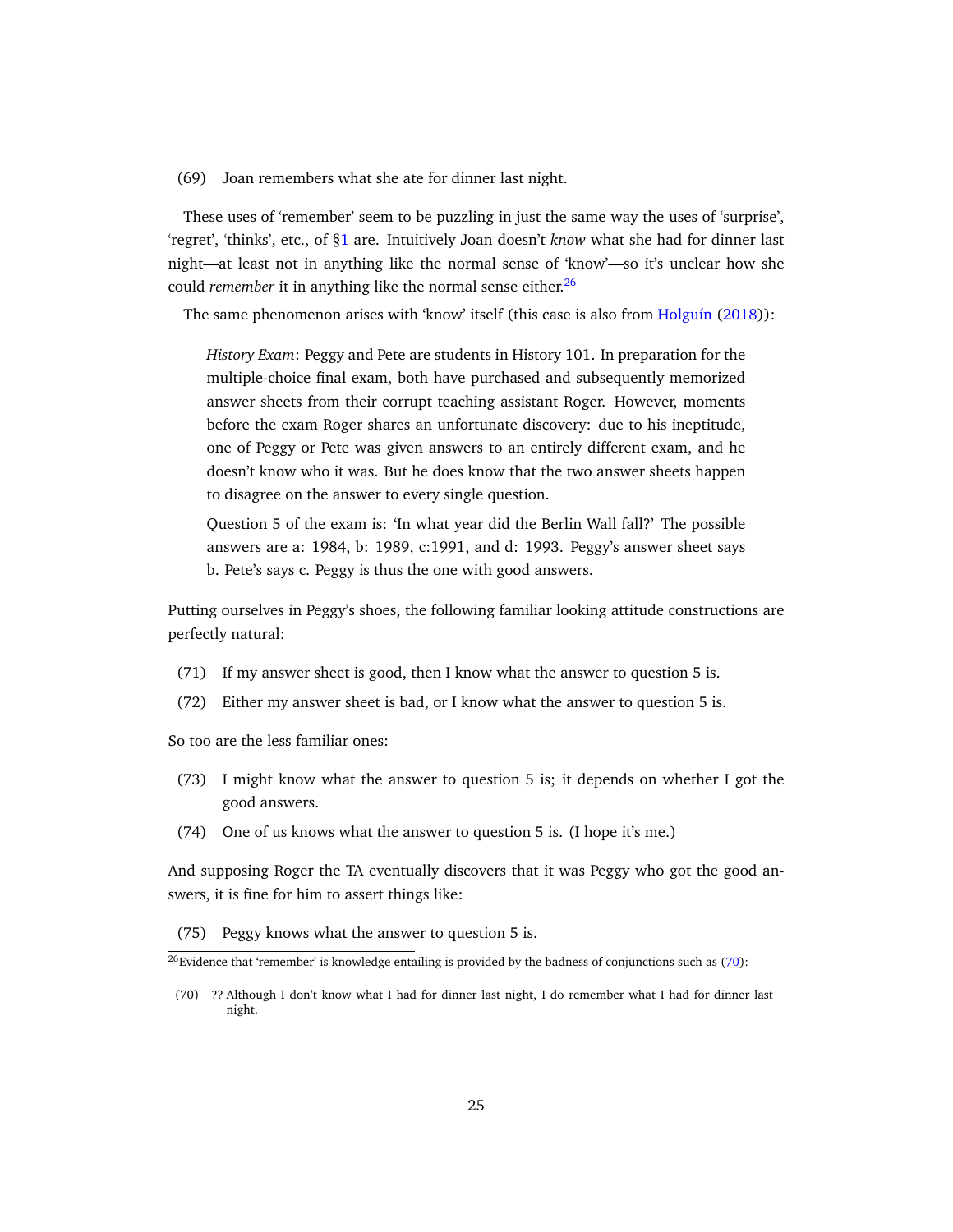We hope the parallels between *Memory Experiment* and *History Exam* are clear. By way of selling the claim that these uses of 'know' are non-standard (and thus deserve special semantic treatment), note that, intuitively speaking, Peggy's credence that the answer to question 5 is b can be no higher than .5. After all, Peggy is well aware that there's only a .5 chance that she got the good answers, and she's certain that if she *didn't* get the good answers then the answer to question 5 isn't b. To press the point further, notice that we can imagine variants of the case on which Peggy's credence that the answer to question 5 is b is arbitrarily small. Just imagine, for instance, that there are 1,000 possible answers to a given multiple choice question and that there are 1,000 different students taking the test, each having purchased a different answer sheet from Roger, and that one and only one of the students has the good answers, and that Peggy knows all of this. Still, supposing Peggy is in fact the one with the good answers (and that Roger eventually finds this out), all of [\(71\)](#page-24-2)–[\(75\)](#page-24-3) continue to sound fine. So absent a highly non-standard interpretation of the technical term 'credence', [\(71\)](#page-24-2)–[\(75\)](#page-24-3) present counterexamples to the widely held view that '*S* knows that P' entails '*S* has a high credence in P'.[27](#page-25-0) We thus conclude that whatever the semantic contribution of 'know' on the natural readings of any of these sentences, it is not plausibly knowledge $_\top$ . $^{28}$  $^{28}$  $^{28}$ 

Finally, consider the following case involving 'want' adapted from [Jerzak](#page-32-3) [\(forthcoming\)](#page-32-3):

*Wine Time*: You've been invited to a party and tasked with bringing the wine. You know that the other guests have reasonably strong preferences, but unfortunately you know basically nothing about wine. At the grocery store you have a choice between a Pinot Noir (from California) and a Malbec (from Argentina), which you take to be equally likely to be the optimal choice for the other guests. As such you think to yourself:

For further arguments in favor of these entailments, see Holguín [\(2018\)](#page-32-18).

<span id="page-25-2"></span><sup>(78)</sup> If they prefer wine from California, then I want the Pinot Noir.

<span id="page-25-0"></span> $27$ See, e.g., [Rothschild & Spectre](#page-33-8) [\(2016\)](#page-33-8) for some applications of this principle. Note that the principle can also be derived from the claim that '*S* knows that P' entails '*S* believes that P', and the claim that '*S* believes that P' entails '*S* has high credence that P'. These principles are further orthodoxy, though see [Hawthorne](#page-32-7) *et al.* [\(2016\)](#page-32-7) for some reasons to doubt the connection between belief and high credence.

<span id="page-25-1"></span> $^{28}$ In each of [\(65\)](#page-23-2)–[\(69\)](#page-24-4) and [\(71\)](#page-24-2)–[\(75\)](#page-24-3), 'remember' and 'know' take inquisitive complements rather than declarative complements. This is because—for reasons that we lack the space to explore here—analogous constructions with declarative complements tend to sound a bit worse. Still, we will assume that in the context of *Memory Experiment*, 'Joan remembers what she ate for dinner last night' entails 'Joan remembers that she ate fish for dinner last night', and that in the context *History Exam*, 'Peggy knows what the answer to question 5 is' entails 'Peggy knows that the answer to question 5 is b'. If these entailments didn't hold, then it would be difficult to explain the abominableness of the following conjunctions:

<sup>(76)</sup> ?? Joan remembers what she ate for dinner last night, but she doesn't remember that she ate fish for dinner last night.

<sup>(77)</sup> ?? Peggy knows what the answer to question 5 is, but she doesn't know that the answer to question 5 is b.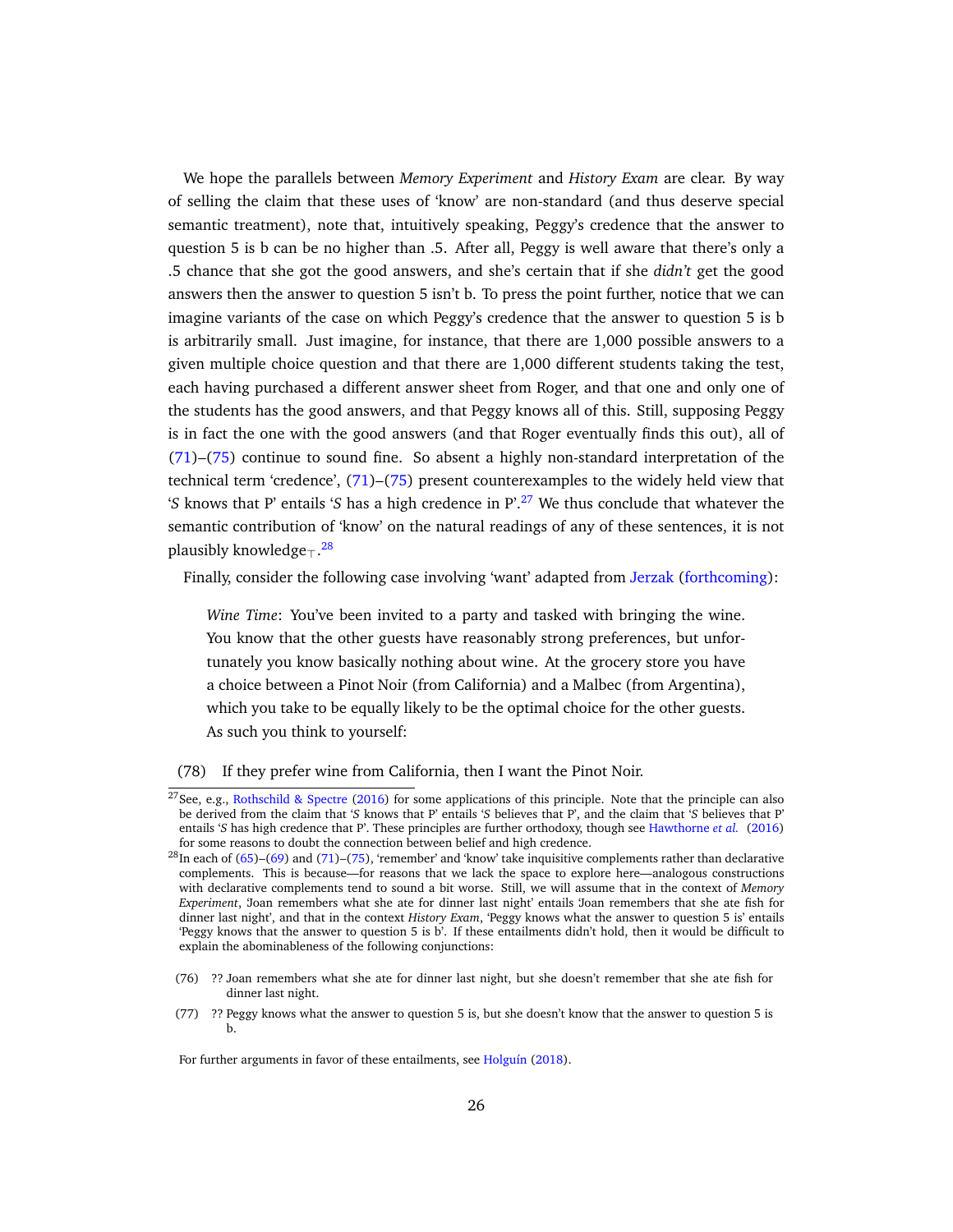- (79) Either they prefer wine from Argentina, or I want the Pinot Noir.
- (80) a. I might want the Pinot Noir; it depends on whether they prefer wines from California or Argentina.
	- b. There's a chance I want the Pinot Noir; it depends on whether they prefer wines from California or Argentina.

And if an onlooker (somehow) knows of my situation and of the other guests' actual preferences (suppose it's for the Pinot Noir), she may think to herself:

<span id="page-26-0"></span>(81) That person wants to buy the Pinot Noir.

Although 'want' reports are not knowledge entailing, [\(78\)](#page-25-2)-[\(81\)](#page-26-0) are still intuitively puzzling. For instance, I have non-trivial credence that the other guests have a preference for the Malbec, so it is difficult to see how  $(81)$  could be true. Once again, the attitude verb appears to take a special reading here.

The hypothesis that 'remember', 'know' and 'want' take restricted readings in their respective cases captures the data nicely. Take *History Exam.* Although Peggy does not know $<sub>T</sub>$ </sub> that the answer to question 5 is b, there is a restriction, *G*—the set of possible worlds in which Peggy has the good answers—such that she knows<sub>G</sub> that the answer to question 5 is b. This is because she knows $<sub>T</sub>$  that either she has bad answers or the answer to question 5</sub> is b. Thus (Epi<sub>w®, Peggy</sub> ∩ G)  $\subseteq \{w \mid$  The answer to question 5 is b at w}. This means we can represent the natural readings of, e.g. [\(71\)](#page-24-2) and [\(75\)](#page-24-3) as follows:

- (82) If my answer sheet is good, then I know<sub>G</sub> what the answer to question 5 is.
- (83) Peggy knows<sub>G</sub> what the answer to question 5 is.

The same can be said (*mutatis mutandis*) for the uses of 'remember' in *Memory Experiment* and 'want' in *Wine Time*. [29](#page-26-1) We conclude that these cases provide further support for the bare-boned restriction semantics of [§3.](#page-7-0)

However, it should be clear that some of the cases above present striking counterexamples to both FP RESTRICTION and DYNAMIC RESTRICTION. We will focus on *History Exam* to bring out the relevant points. With regard to FP RESTRICTION, [\(75\)](#page-24-3) is a straightforward counterexample to the FIRST part, since it is uttered by Roger (the TA) about a third-party (namely Peggy). Counterexamples to the PRESENT part may be generated with ease too:

- <span id="page-26-2"></span>(84) If I received the good answers, then I *knew* what the answer to question 5 was.
- <span id="page-26-3"></span>(85) If I receive the good answers, then I *will know* what the answer to question 5 is.

<span id="page-26-1"></span><sup>&</sup>lt;sup>29</sup>Supposing that we give 'want' a comparative desirability semantics similar to that given to 'regret' in §[3.3.](#page-11-3)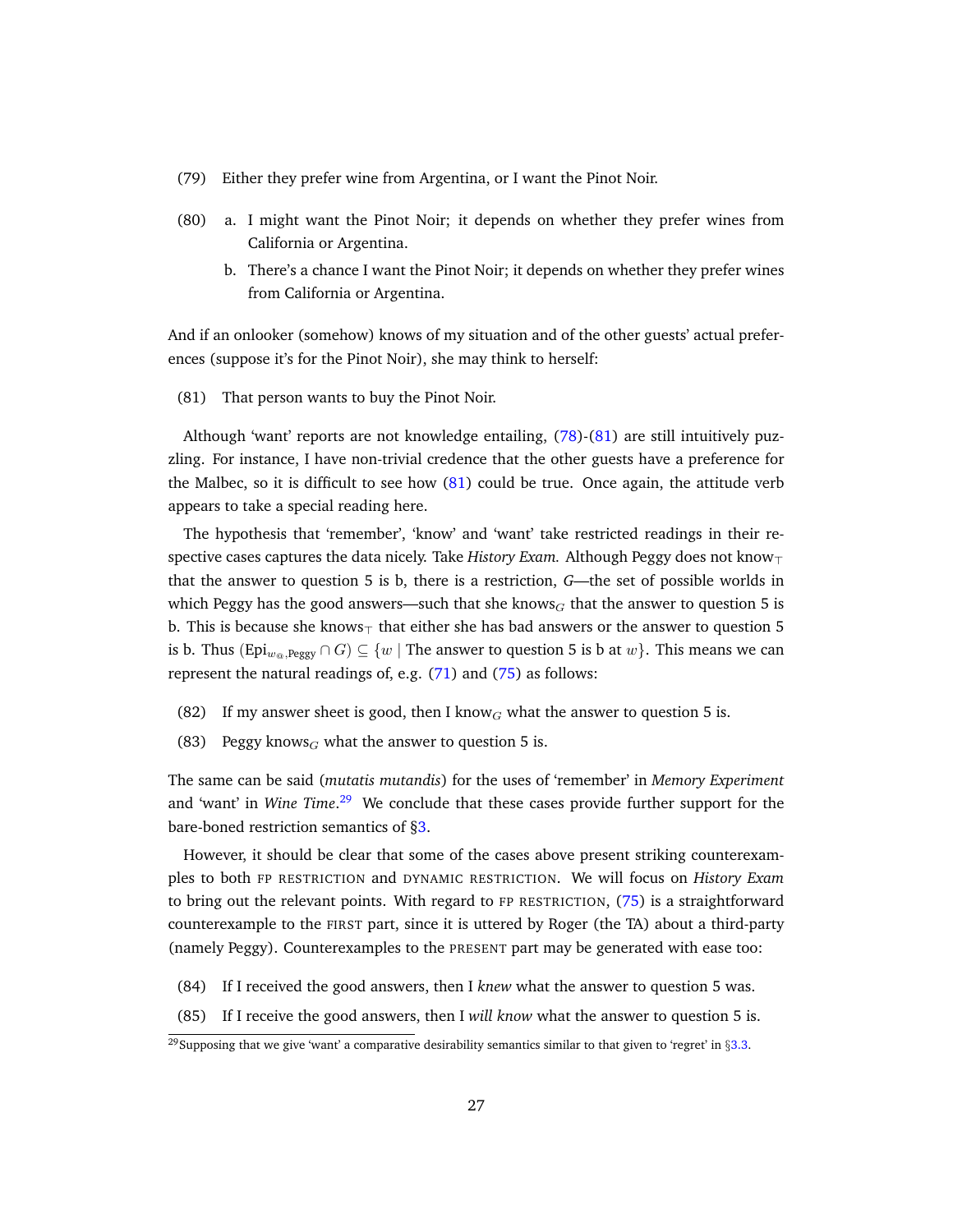We can imagine Peggy uttering [\(84\)](#page-26-2) after taking the exam, or [\(85\)](#page-26-3) prior to having received her answer sheet. In each case the sentence sounds perfectly natural.<sup>[30](#page-27-0)</sup>

As for DYNAMIC RESTRICTION, all of [\(73\)](#page-24-5)–[\(75\)](#page-24-3) pose a problem for this principle, since none involve a conditional, disjunction, or conjunction. Instead, [\(73\)](#page-24-5) embeds its knowledge report in a modal, [\(74\)](#page-24-6) embeds it under a quantifier, and [\(75\)](#page-24-3) is just the unembedded report itself. Indeed, [\(73\)](#page-24-5)–[\(75\)](#page-24-3) make clear the difficulty for any condition on restriction in the spirit of DYNAMIC RESTRICTION: the restriction effects witnessed by  $(73)$ – $(75)$ , if genuine, cannot be derived from any of the formal features of the environments in which the embedded reports occur. Instead, extra-linguistic features of the context must be called upon to supply the relevant restrictions.

Finally, although the main aim of this section has been to show that there are cases that pose a problem for DYNAMIC RESTRICTION and FP RESTRICTION in the sense that these conditions are too strict, it is worth observing that there is also a sense in which these conditions are not strict enough. And that is because it is difficult to get acceptable restricted readings of 'remember' and 'know' in "tautologous" attitude constructions of the form 'If P, then I  $\Phi$ whether P' and 'Either P, or I Φ whether not-P'. Consider, e.g.:

(86) a. ?? If Bill is on a plane to Cuba, then I know whether he is.

- b. ?? If Chris injured himself on the tennis court, then I remember whether he did.
- c. ?? Either a lot of people are on the deck outside, or I know whether there aren't.

The badness of these constructions is not predicted by either LOCAL RESTRICTION or FP RESTRICTION. It also marks an interesting contrast between evidential factives and emotive factives: as was pointed out in  $\S2$  $\S2$  with [\(23\)](#page-6-2) ('If Bill is on a plane to Cuba, then that surprises me'), such conditionals are perfectly felicitous.

However, we should not overstate the extent to which evidential factives are unique here. Though emotive factive tautologous attitude constructions sound fine, doxastic tautologous attitude constructions tend to sound somewhat marginal (even if better than their evidential factive analogs):

- (87) a. ? If it's raining, then I think it's raining.
	- b. ? If Chris injured himself on the tennis court, then I'm sure he did.

These data suggest that the acceptability of tautologous attitude constructions runs on a spectrum: on the one end there are evidential factives, which sound mostly terrible; in the middle there are doxastics, which sound okay but not great (though see [Chalmers & Hajek](#page-32-19) ´

<span id="page-27-0"></span> $30$ Note that the true readings of  $(84)$ – $(85)$  are not those on which 'know' is forced to take its normal interpretation. Peggy can utter [\(84\)](#page-26-2) knowing  $<sub>T</sub>$  full well that her past credence that the answer to question 5 is b was no greater</sub> than .5.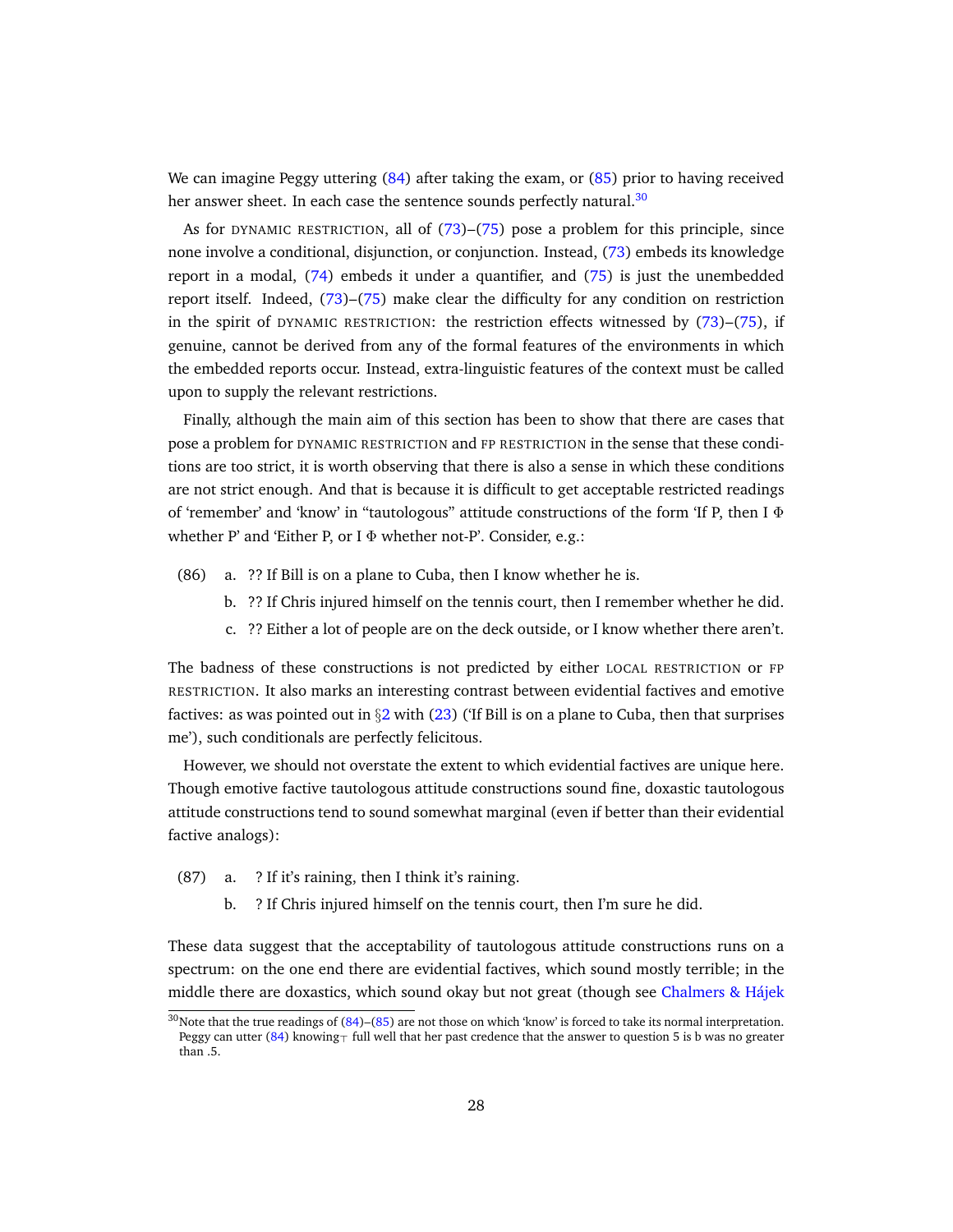[\(2007\)](#page-32-19) for arguments that take the acceptability of these constructions for granted); and on the other end there are emotive factives, which sound quite natural. What would explain this distribution is a question for further research. $31$ 

# <span id="page-28-0"></span>**7 Looking ahead**

### **7.1 A semantic cleft?**

What are we to do with these observations about evidential factives and 'want'? We see two ways of going forward, broadly construed. The first way is to take the data just surveyed to be suggestive of a semantic cleft between different categories of attitude verbs. This view grants that all attitude verbs take non-trivially restricted readings, but denies that the underlying mechanisms responsible for such readings is the same in each case. In favor of this view one could cite the fact that restricting attention to, e.g. emotive factives, DYNAMIC RESTRICTION and FP RESTRICTION both look quite robust (albeit the former more so than the latter); by contrast, restricting attention to, e.g. evidential factives, DYNAMIC RESTRICTION and FP RESTRICTION both seem straightforwardly problematic.

We see this as an intriguing place for further research. But we note that it is not without obvious theoretical drawbacks. Most plainly, it would be surprising if the true account of verb restriction requires two independent mechanisms that just happen to generate similar patterns of readings across categories of attitude verbs. Also notice that no matter what account is given of, e.g. emotive factives, the data surveyed in  $\S6$  $\S6$  suggests that the constraints on, e.g. 'know' will have to be considerably complex. So, one will not be able to avoid positing theoretically unwieldy restriction mechanisms just by countenancing a semantic cleft.[32](#page-28-2)

- (89) a. ?? There's a chance that I hope I got the Pinot Noir; it depends on whether they prefer wine from California or Argentina.
	- b. ?? [Uttered by an onlooker:] That person hopes they bought the Pinot Noir.

<span id="page-28-1"></span> $31$ Note too that any explanation of these data will have to reckon with the fact that judgments here are extremely sensitive, in the following sense: evidential and doxastic tautologous attitude constructions improve dramatically when of the form 'If P, then I Φ that not-not-P', 'If P, then I Φ that P or (¬P and Q)', etc.

<span id="page-28-2"></span> $32$ Also note that the cleft will probably not be in keeping with existing taxonomies of attitude verbs. For example: 'hope' seems to obey DYNAMIC and FP RESTRICTION, despite the fact that 'want' doesn't. To see this, suppose you've already bought the bottle (either the Pinot Noir or the Malbec) but you don't know which one you bought. In this setting the following thoughts seem natural:

<sup>(88)</sup> a. If the guests prefer wine from California, then I hope I bought the Pinot Noir.

b. Either the guests prefer wine from Argentina, or I hope I bought the Pinot Noir.

So, 'hope' exhibits restriction effects (we already saw evidence of this in  $\S1$ ). But in keeping with DYNAMIC and FP RESTRICTION, it can only do so in the right linguistic environments: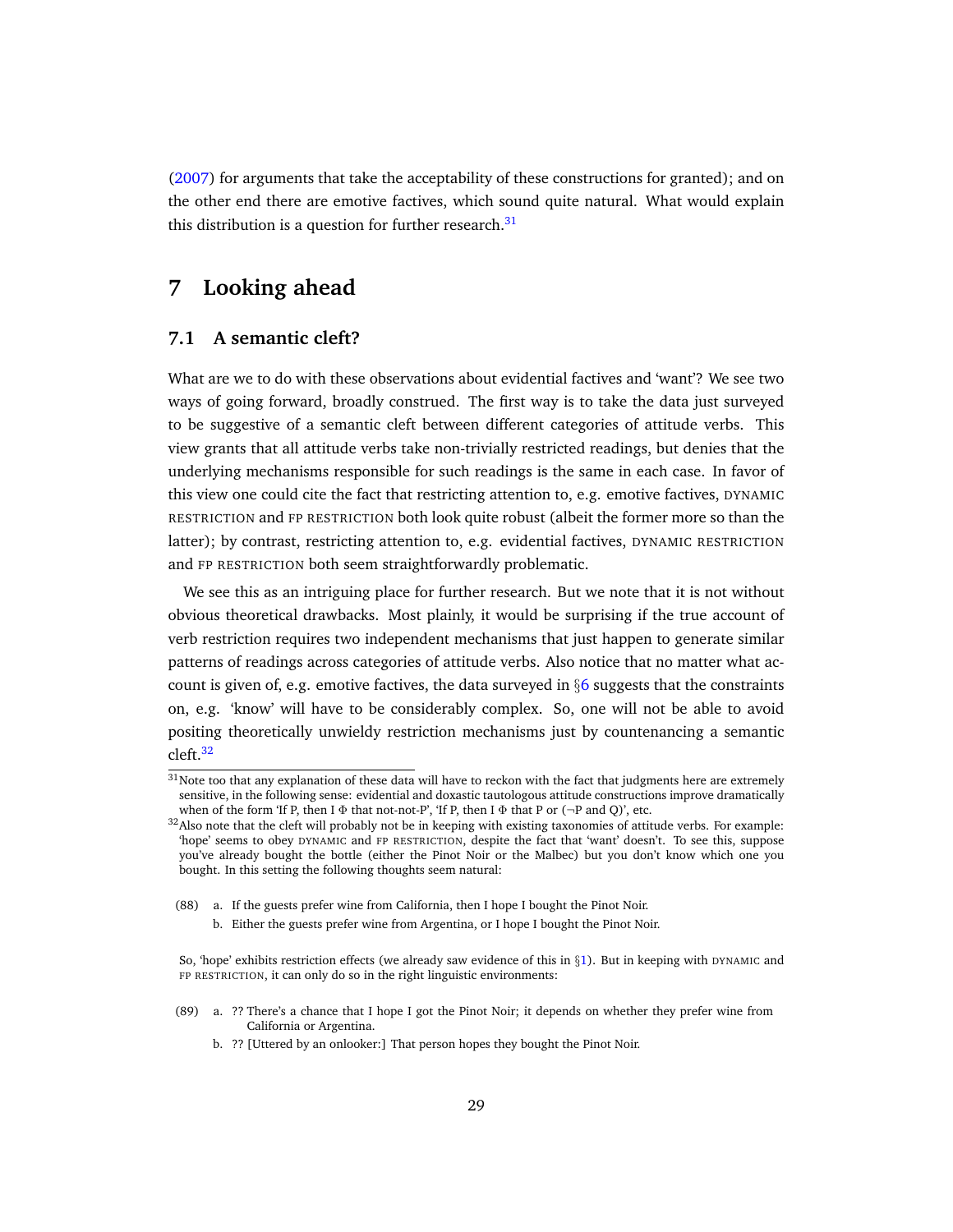Alternatively, one might prefer to "generalize to the worst case" and posit a single mechanism that accounts for the availability of restricted readings of all attitude verbs. On an approach of this sort, one would enrich the semantics for attitude verbs with a parameter for restriction—just in the way of [§3'](#page-7-0)s entries for 'think', 'know', and 'regret'—but more or less leave it up to context to supply its value. The task of accounting for the general (even if not entirely universal) patterns of DYNAMIC RESTRICTION and FP RESTRICTION would then have to be treated separately. $33$ 

Overall, what seems clear to us is that a view comprised of DYNAMIC RESTRICTION and FP RESTRICTION has a systematicity and elegance to it that suggests it is worthy of further investigation; but also that there is enough recalcitrant data that other, less constrained alternatives should be on the table too. As such, our goal has simply been to lay out some of the options in the hopes of stimulating further research.

### **7.2 Other issues**

We end this section by discussing two sets of issues naturally raised in light of the central claims of the paper.

First, many theorists have maintained that *epistemic modals* exhibit restricted readings.[34](#page-29-1) This naturally raises the question of the relationship between the mechanism that generates restricted readings of verbs and the mechanism that generates restricted readings of modals. A reasonable starting hypothesis is that it is the same underlying mechanism, at least at some

<span id="page-29-2"></span>(90) There is a 50% chance that I know what the answer to question 5 is.

c. ?? [Uttered by an onlooker:] If the guests prefer wine from California, then that person hopes they bought the Pinot Noir.

Given the similarities between 'hope' and 'want', these observations come as something of a surprise.

<span id="page-29-0"></span> $33$  For reasons whose proper treatment is beyond the scope of the present discussion, we believe that if DYNAMIC RESTRICTION is abandoned, then the object that constrains the denotation of attitude verbs should be derived from a *partition* of logical space, i.e. from the semantic value of a *question*. The restriction effect would then be achieved by intersecting, e.g. Epi<sub>w,S</sub> (in the case of 'know') with the proposition that is the true answer to that question at the relevant point of evaluation. (This will normally be the actual world, but on certain embedded uses—i.e. modals and conditionals—the point can shift to various non-actual worlds.) The move to higher type is needed to account for the true readings of ascriptions like:

If 'know' denotes knowledge<sub>G</sub>, then [\(90\)](#page-29-2) is false. After all, Peggy  $known_{T}$  that she knows<sub>G</sub> what the answer to question 5 is. However, if 'know' denotes knowledge<sub>G?</sub> where G? is a question along the lines of 'Do I have the good answers?', then we get the reading we want. If Peggy's answer sheet is good, then the restriction is the proposition that her answers are good, and on that restriction she knows the answer to question 5. But if Peggy's answer sheet is bad, then the restriction is the proposition that her answers are not good, and on that restriction she *doesn't* know the answer to question 5. There's only a 50% chance her answers are good. Hence, there's only a 50% chance the restriction is the proposition that her answers are good. Thus, there's only a 50% chance she knows $_{G?}$  what the answer to question 5 is.

<span id="page-29-1"></span> $34$ Some version of this idea is just about universally accepted in the literature on epistemic modals. See, e.g., [\(Yalcin,](#page-33-9) [2007\)](#page-33-9), [\(Gillies,](#page-32-20) [2010\)](#page-32-20), [\(Kratzer,](#page-32-21) [2012\)](#page-32-21), [\(Dorr & Hawthorne,](#page-32-22) [2013\)](#page-32-22), and [\(Moss,](#page-32-23) [2015\)](#page-32-23) for a sampling of views that diverge on a number of matters on the semantics of epistemic modality, but not on the fact that modals are sometimes subject to restriction-like effects.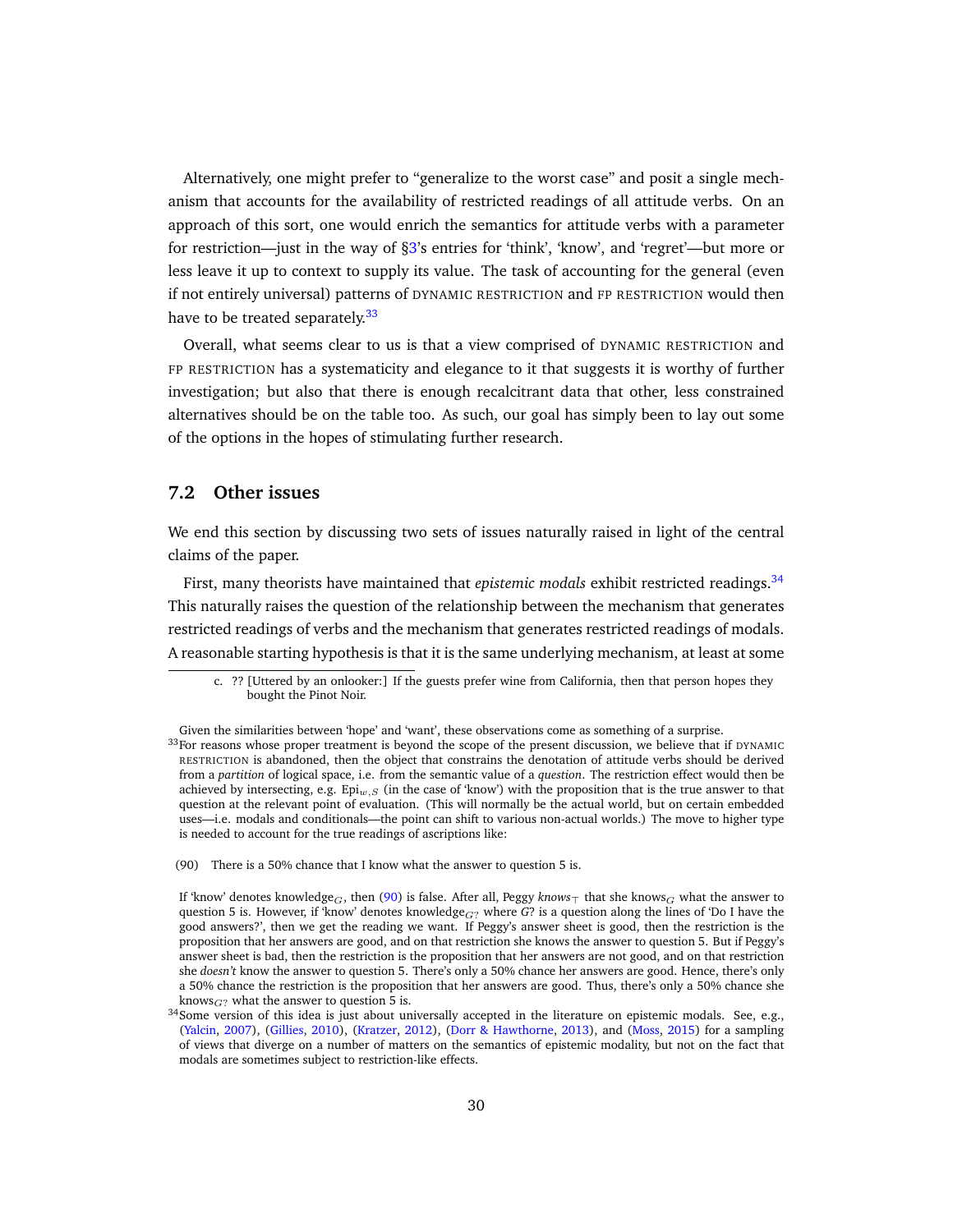level of abstraction. But supposing this hypothesis is correct, a number of questions present themselves. For starters, what are we to make of [Yalcin'](#page-33-9)s [\(2007\)](#page-33-9) famous minimal pair?:

- <span id="page-30-1"></span>(91) a. ?? If it is raining and it might not be raining, then...
	- b. If it is raining and I don't know that it is raining, then...

In particular, should we expect there to be infelicitous (restricted) readings of sentences like [\(91b\)](#page-30-1)?[35](#page-30-2) Additionally, if we are attracted to the view that *doesn't* posit a semantic cleft between the verbs that obey DYNAMIC and FP RESTRICTION and those that don't, then it looks like the workings of restriction cannot in general be explained in terms of the formal properties of the constructions in which restrictable expressions occur. Is that some reason to prefer theories of epistemic modals that explain their restriction effects in terms that are fundamentally extra-linguistic?<sup>[36](#page-30-3)</sup>

Second, there are important issues about the kinds of *mental states* attitude verbs denote on their restricted readings. For instance: supposing the view sketched in  $\S3$  is correct and we traffic in relations such as knowledge<sub>†</sub> in ordinary discourse, then we have reason to believe that 'know' sometimes denotes relations that are in gross violation of, e.g., credence constraints on knowledge. What, then, are the epistemological consequences of the availability of these relations in our talk of knowledge? Do cases like *Memory Experiment* and *History Exam* present putative counterexamples to much of the orthodoxy about knowledge, or are certain resolutions of  $\dagger$  privileged for the purposes of epistemological theorizing?<sup>[37](#page-30-4)</sup> These questions deserve further investigation.

# <span id="page-30-0"></span>**8 Conclusion**

Our paper opened with a puzzle: certain ordinary uses of attitude verbs present prima facie counterexamples to standard logical inference rules (e.g., modus ponens and disjunctive syllogism). We resolved the puzzle by positing restricted readings of these verbs. We then turned to the task of finding mechanisms that would explain when the restriction arises and

<span id="page-30-2"></span><sup>&</sup>lt;sup>35</sup>There is some evidence that we should. Consider:

<sup>(92)</sup> ? If Bill is in Cuba right now but I don't know whether he is sleeping at home, then...

<sup>(93)</sup> ? If Federer will win Wimbledon but I don't know whether he will win any slams, then...

To our ears these conditionals sound quite bad. Putting things rather roughly, they have the phenomenology as of being asked to suppose something and then to forget that one is supposing it. The hypothesis that in each case 'know' takes a restricted reading would, if true, be a nice explanation of these facts.

<span id="page-30-3"></span> $36$ The similarities between the attitude construction data of  $\S6$  and some of the embedded epistemic modal data of [Dorr & Hawthorne](#page-32-22) [\(2013\)](#page-32-22) and [Moss](#page-32-23) [\(2015\)](#page-32-23) could be taken as evidence in favor of a positive answer to this question.

<span id="page-30-4"></span> $37$ See Holguín [\(2018\)](#page-32-18) for extended discussion of the epistemological issues raised by a semantics for 'know' along the lines presented in [§3.](#page-7-0)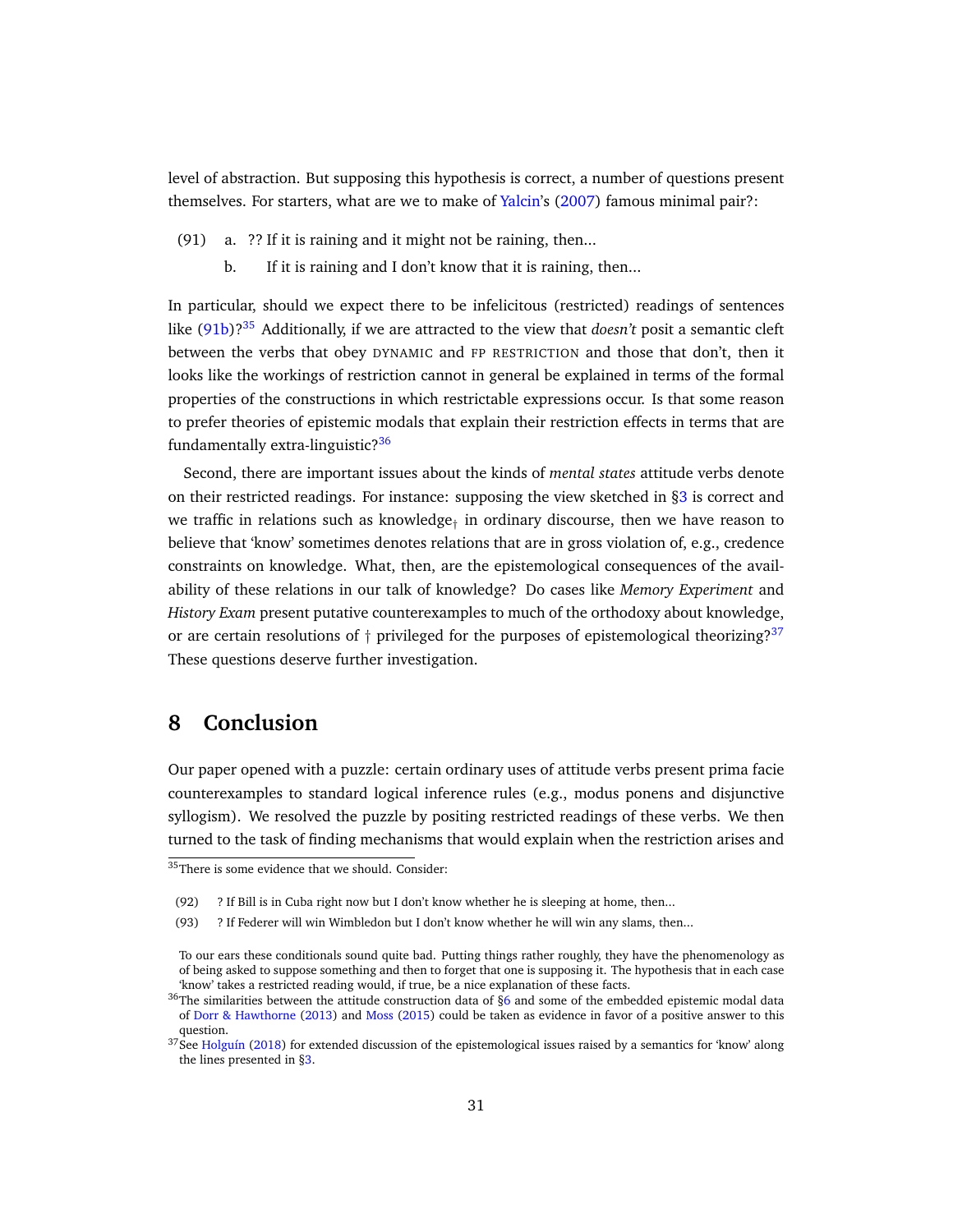what its content is when it does. Our first attempt connected restriction to the dynamic effects of the connectives (codified in DYNAMIC RESTRICTION). The resulting story had simple, clean predictions: attitude verbs, when restricted, are always restricted by dynamically supplied propositions. When an attitude verb appears in the consequent of a conditional, the underlying set of possibilities is (optionally) restricted by the content of the conditional's antecedent; when an attitude verb appears in the second disjunct of a disjunction, the underlying set of possibilities is (optionally) restricted by the content of the negation of the first disjunct; etc.; otherwise the verb always takes its normal reading. We then observed that the presence of restriction also seemed to depend on the verb's subject being in the first person and its tense being present, and so added FP RESTRICTION as a further constraint (with reservations). But then evidential factives and 'want' entered the picture, and both DYNAMIC and FP RESTRICTION were found to be wanting—at least on the assumption that the underlying phenomenon is a unified one.

Although we believe the entries for verbs like 'think', 'know', and 'regret' stated in [§3](#page-7-0) are ultimately correct, we are without a general account of the underlying mechanisms that tells us when a restriction will appear and what its content will be when it does. We believe the task of finding such an account will prove to be highly non-trivial. But we also believe it should be a matter of broad theoretical interest. For not only is the question of the proper semantics for attitude verbs interesting in its own right, but given the nature of the data we are dealing with, there are reasons to believe that its investigation may shed new light on debates about epistemic modals and the nature of knowledge.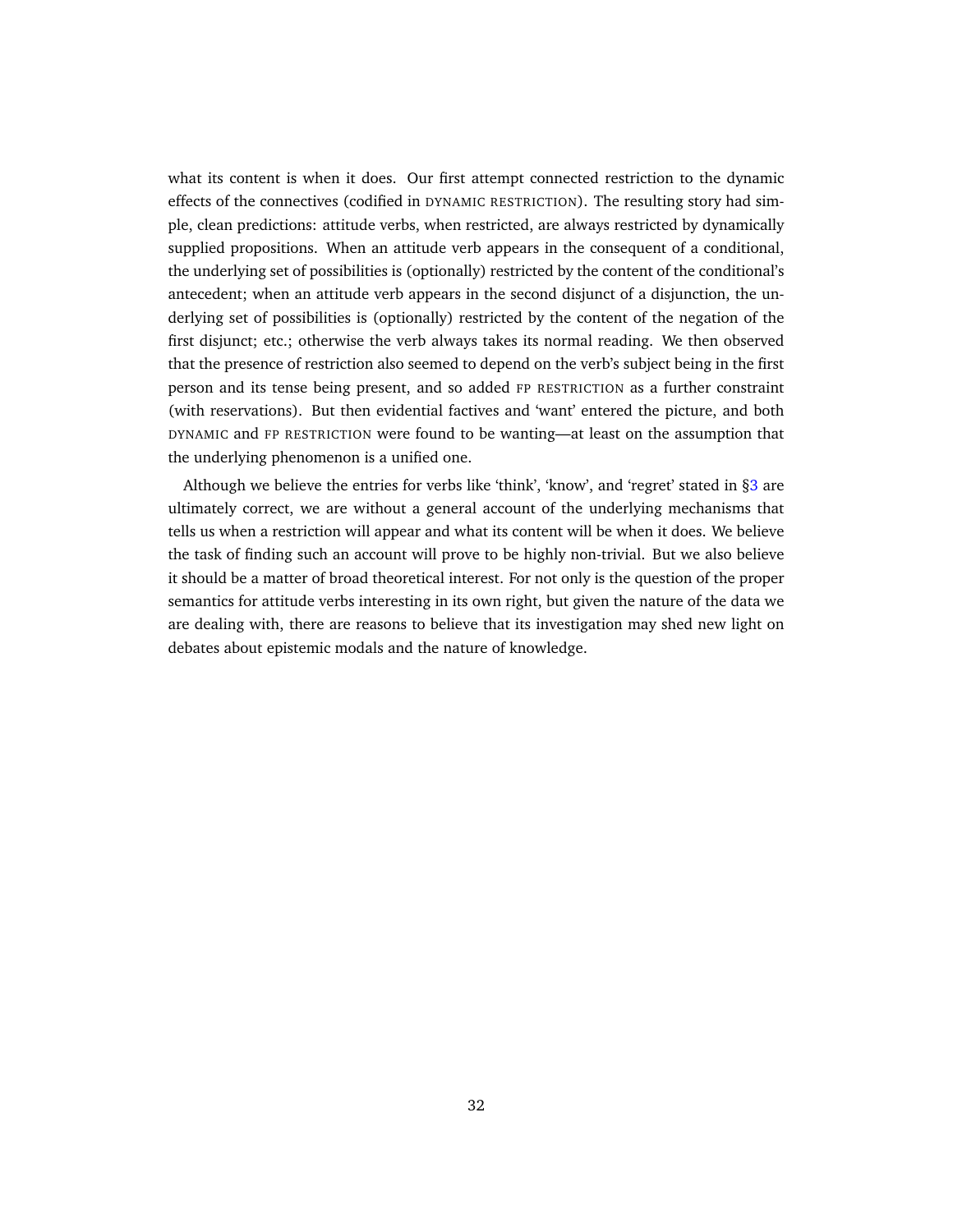### **References**

<span id="page-32-15"></span><span id="page-32-0"></span>Beaver, David I. 2001. *Presupposition and Assertion in Dynamic Semantics*. CSLI Publications. Bennett, Jonathan. 2003. *A Philosophical Guide to Conditionals*. Oxford University Press.

<span id="page-32-17"></span>Blumberg, Kyle, & Holgu´ın, Ben. 2018. Ultra-Liberal Attitude Reports. *Philosophical Studies*, **175**(8), 2043–2062.

- <span id="page-32-1"></span>Brogaard, Berit, & Salerno, Joe. 2013. Fitch's Paradox of Knowability. *In:* Zalta, Edward N. (ed), *The Stanford Encyclopedia of Philosophy*, winter 2013 edn. Metaphysics Research Lab, Stanford University.
- <span id="page-32-19"></span>Chalmers, David J., & Hajek, Alan. 2007. Ramsey + Moore = God. ´ *Analysis*, **67**(294), 170–172.
- <span id="page-32-22"></span>Dorr, Cian, & Hawthorne, John. 2013. Embedding Epistemic Modals. *Mind*, **122**(488), 867–914.
- <span id="page-32-2"></span>Drucker, Daniel. 2017. Policy Externalism. *Philosophy and Phenomenological Research*, **94**(3).
- <span id="page-32-9"></span>Egr´e, Paul. 2008. Question-Embedding and Factivity. *Grazer Philosophische Studien*, **77**(1), 85–125.
- <span id="page-32-8"></span>Giannakidou, Anastasia. 2006. *Only*, Emotive Factive Verbs, and the Dual Nature of Polarity Dependency. *Language*, **82**(3), 575–603.
- <span id="page-32-20"></span><span id="page-32-7"></span>Gillies, Anthony. 2010. Iffiness. *Semantics and Pragmatics*, **3**(4), 1–42.
- Hawthorne, John, Rothschild, Daniel, & Spectre, Levi. 2016. Belief is weak. *Philosophical Studies*, **173**(5), 1393–1404.
- <span id="page-32-14"></span>Heim, Irene. 1982. *The Semantics of Definite and Indefinite Noun Phrases*. Ph.D. thesis, UMass Amherst.
- <span id="page-32-10"></span>Heim, Irene. 1992. Presupposition Projection and the Semantics of Attitude Verbs. *Journal of Semantics*, **9**(3), 183–221.
- <span id="page-32-18"></span><span id="page-32-5"></span>Hintikka, Jaakko. 1962. *Knowledge and Belief*. Ithaca: Cornell University Press.
- <span id="page-32-3"></span>Holguín, Ben. 2018. *Knowledge by Constraint*. Unpublished manuscript.
- <span id="page-32-13"></span>Jerzak, Ethan. forthcoming. Two Ways to Want. *Journal of Philosophy*.
- Kartunnen, Lauri. 1974. Presupposition and Linguistic Context. *Theoretical Linguistics*, **34**(1), 181–.
- <span id="page-32-16"></span>Klinedinst, Nathan, & Rothschild, Daniel. 2012. Connectives Without Truth Tables. *Natural Language Semantics*, **20**(2), 137–175.
- <span id="page-32-21"></span><span id="page-32-6"></span>Kratzer, Angelika. 1986. Conditionals. *Chicago Linguistics Society*, **22**(2), 1–15.
- <span id="page-32-12"></span>Kratzer, Angelika. 2012. *Modals and Conditionals*. Oxford University Press.
- Levinson, Dmitry. 2003. Probabilistic Model-theoretic Semantics for 'want'. *Semantics and Linguistic Theory*, **13**(0), 222–239.
- <span id="page-32-11"></span><span id="page-32-4"></span>Lewis, David K. 1973. *Counterfactuals*. Blackwell.
- <span id="page-32-23"></span>May, Robert. 1985. *Logical Form: Its Structure and Derivation*. MIT Press.
- Moss, Sarah. 2015. On the Semantics and Pragmatics of Epistemic Vocabulary. *Semantics and Pragmatics*, **5**(8), 1–81.